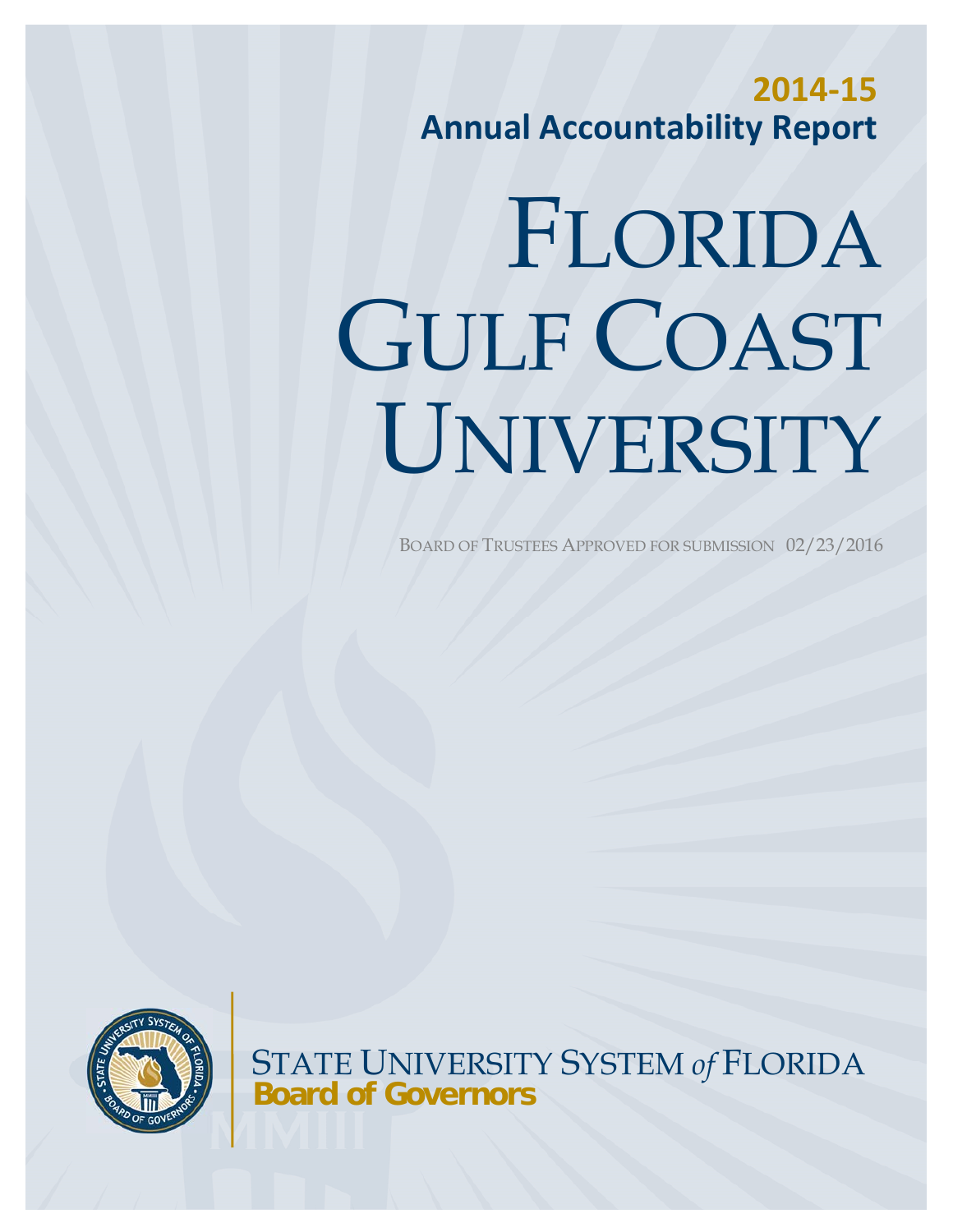

FLORIDA GULF COAST UNIVERSITY

PENDING BOT APPROVAL 2/19/2016

# TABLE OF CONTENTS

# **EXECUTIVE SUMMARY**

| p.5 |
|-----|
| p.6 |
|     |
|     |

# **DATA TABLES**

| SECTION 1. FINANCIAL RESOURCES             | p. 13 |
|--------------------------------------------|-------|
| SECTION 2. PERSONNEL                       | p. 17 |
| <b>SECTION 3. ENROLLMENT</b>               | p. 18 |
| <b>SECTION 4. UNDERGRADUATE EDUCATION</b>  | p. 22 |
| <b>SECTION 5. GRADUATE EDUCATION</b>       | p. 31 |
| SECTION 6. RESEARCH & ECONOMIC DEVELOPMENT | p. 34 |
|                                            |       |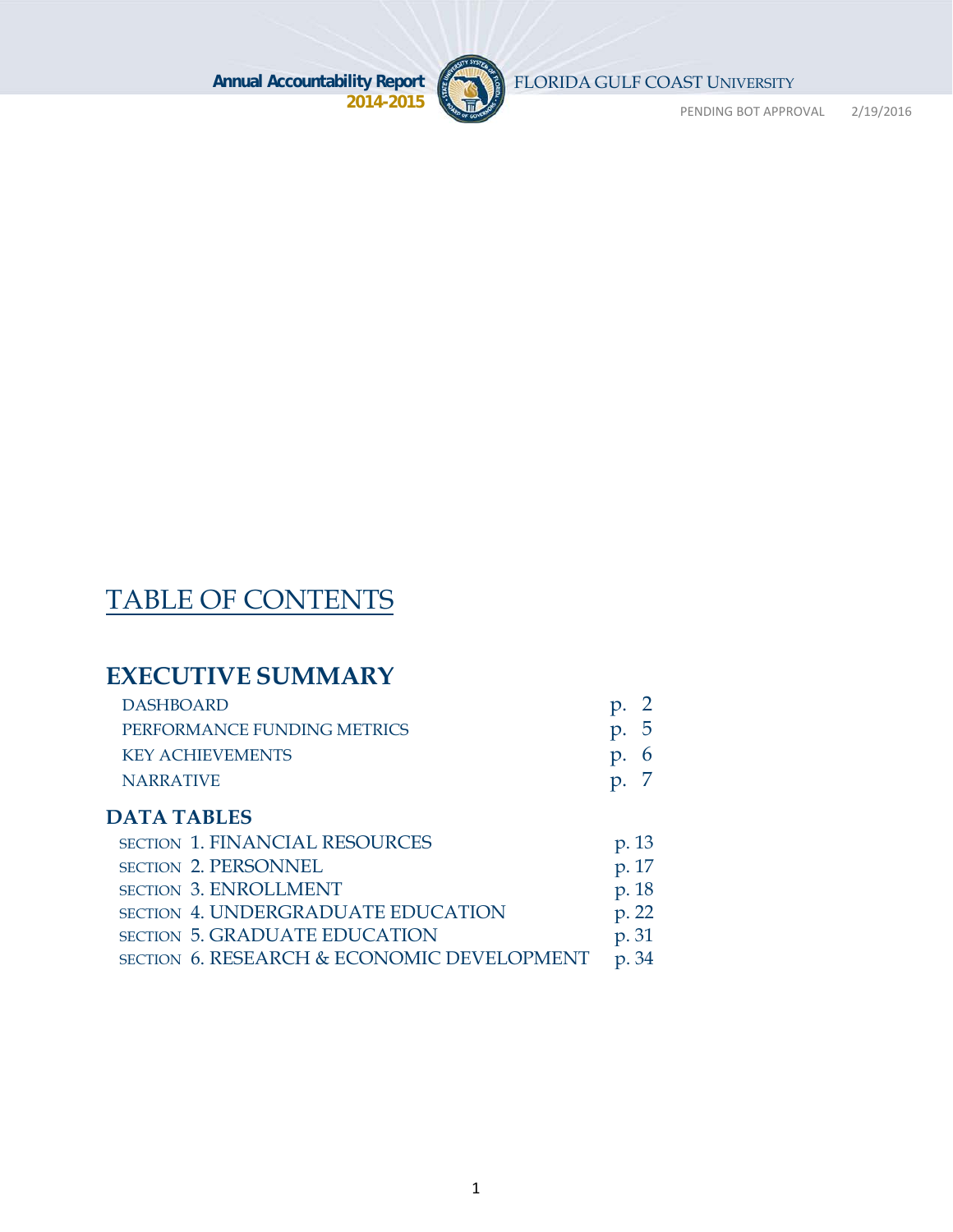

FLORIDA GULF COAST UNIVERSITY

PENDING BOT APPROVAL 2/19/2016

# Dashboard

| Headcount<br><b>Enrollments</b> | <b>Fall</b><br>2014 | $\frac{9}{6}$<br><b>Total</b> | 2013-2014<br>% Change | <b>Degree Programs Offered</b> |       |             |                        | <b>2015 Carnegie Classifications</b> |
|---------------------------------|---------------------|-------------------------------|-----------------------|--------------------------------|-------|-------------|------------------------|--------------------------------------|
| <b>TOTAL</b>                    | 14.463              | 100%                          | 3%                    | TOTAL (as of Spring 2015)      |       | 65          | Basic:                 | Master's Colleges &                  |
| <b>White</b>                    | 9.707               | 67%                           | 1%                    | <b>Baccalaureate</b>           |       | 46          |                        | <b>Universities: Large</b>           |
| <b>Hispanic</b>                 | 2,638               | 18%                           | 5%                    | Master's & Specialist's        |       | 17          | Undergraduate          | Professions plus arts &              |
| <b>Black</b>                    | 1.059               | 7%                            | 8%                    | Research Doctorate             |       |             | Instructional Program: | sciences, some graduate              |
| <b>Other</b>                    | 1.059               | 7%                            | 6%                    | <b>Professional Doctorate</b>  |       |             | Graduate               | <b>Research Doctoral: Single</b>     |
| <b>Full-Time</b>                | 10,921              | 76%                           | 4%                    | <b>Faculty</b>                 | Full- | Part-       | Instructional Program: | program-Education                    |
| <b>Part-Time</b>                | 3.542               | 24%                           | $-1%$                 | (Fall 2014)                    | Time  | <b>Time</b> | Size and Setting:      | Four-year, large,                    |
| Undergraduate                   | 13.226              | 91%                           | 4%                    | <b>TOTAL</b>                   | 447   | 264         |                        | primarily residential                |
| Graduate                        | 997                 | 7%                            | 1%                    | Tenure & Ten. Track            | 8     | $\theta$    | Community              |                                      |
| Unclassified                    | 240                 | 2%                            | $-23%$                | Non-Tenured Faculty            | 439   | 264         | Engagement:            | Yes.                                 |

#### **DEGREE PRODUCTIVITY AND PROGRAM EFFICIENCY**

302







**Bachelor's Degrees Without Excess Hours**

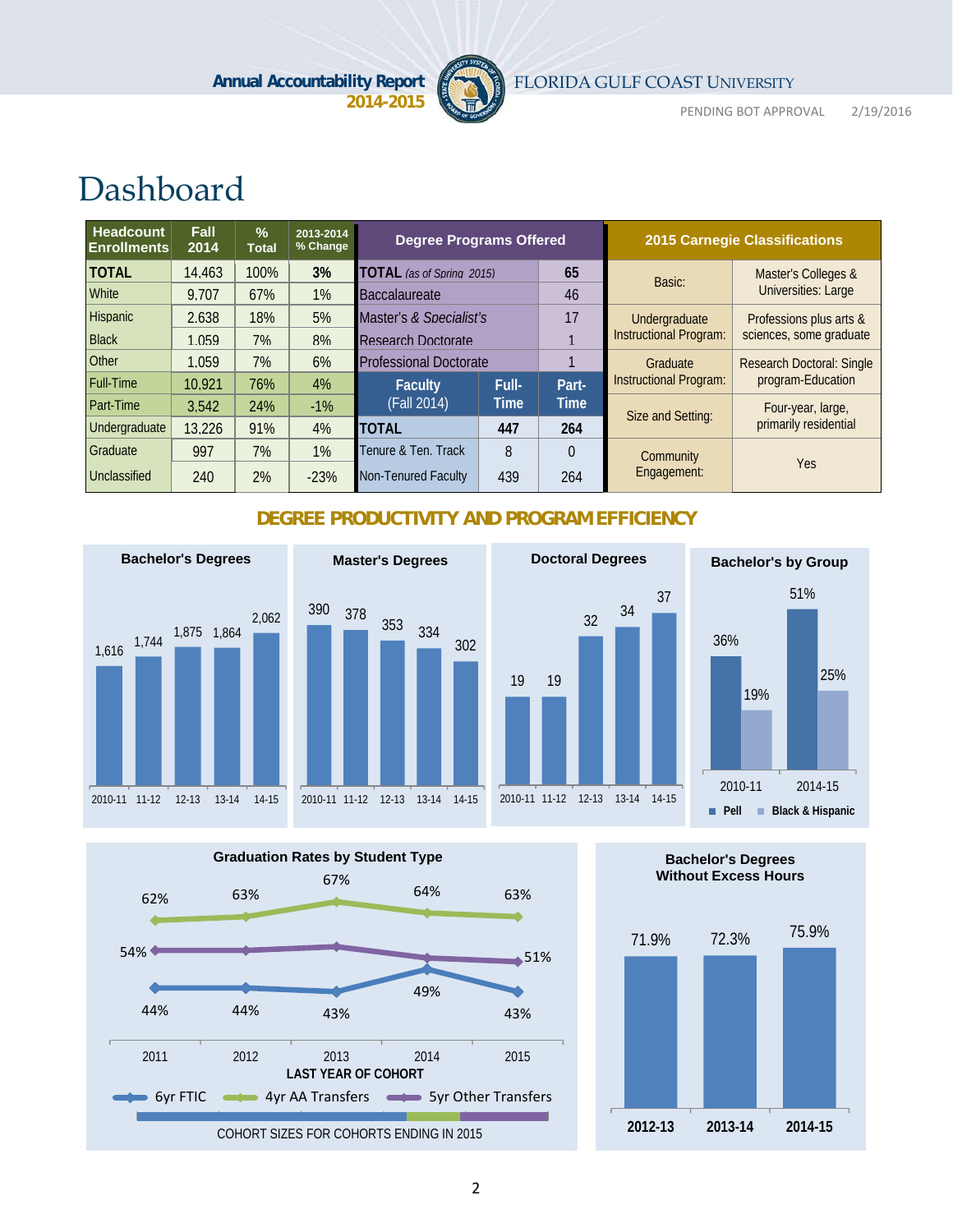

FLORIDA GULF COAST UNIVERSITY

PENDING BOT APPROVAL 2/19/2016

# Dashboard

#### **DEGREES AWARDED IN PROGRAMS OF STRATEGIC EMPHASIS (PSE)**  45% 42% 42% 44% 45% 45% 45% 59% 53% 66% 64% 60% 2010‐11 2011‐12 2012‐13 2013‐14 2014‐15 **BACHELOR'S** GRADUATE **PSE DEGREES AS PERCENT OF TOTAL AWARDED**  $\overline{\mathcal{L}}$ 114 174 182 390 0 23 81 93 37 GLOBAL GAP ANALYSIS EDUCATION HEALTH **STEM GRADUATE BACHELOR'S 2014-15 Degrees**

#### **RESEARCH AND COMMERCIALIZATION ACTIVITY**



#### **RESOURCES**



**ACTUAL FUNDING PER FTE**<br> **ACTUAL FUNDING PER FTE** Note: Tuition differential fee and F&G fees (i.e., tuition differential fee and E&G fees (i.e., application, late registration, and library fees/fines) based on the actual amount collected (not budget authority) by universities as reported in their Operating Budget 625 reports. Other local fees that do not support E&G activities are not included here. Please note that a portion of the Tuition & Fees is supported by federal SFA programs (ie, Pell grants). State-funded Student Financial Aid amounts include the 11 SFA programs that OSFA reports annually. State Appropriations includes General Revenues, Lottery and Other Trust funds (i.e., Federal Stimulus for 2009-10 and 2010-11 only) that are directly appropriated to the university as reported in Final Amendment Package. Student FTE are actual and based on the standard IPEDS definition of FTE (equal to 30 credit hours for undergraduates and 24 for graduates).

This data does not include funds or FTE from special units (i.e., IFAS, Health-Science Centers or Medical Schools). Not adjusted for inflation.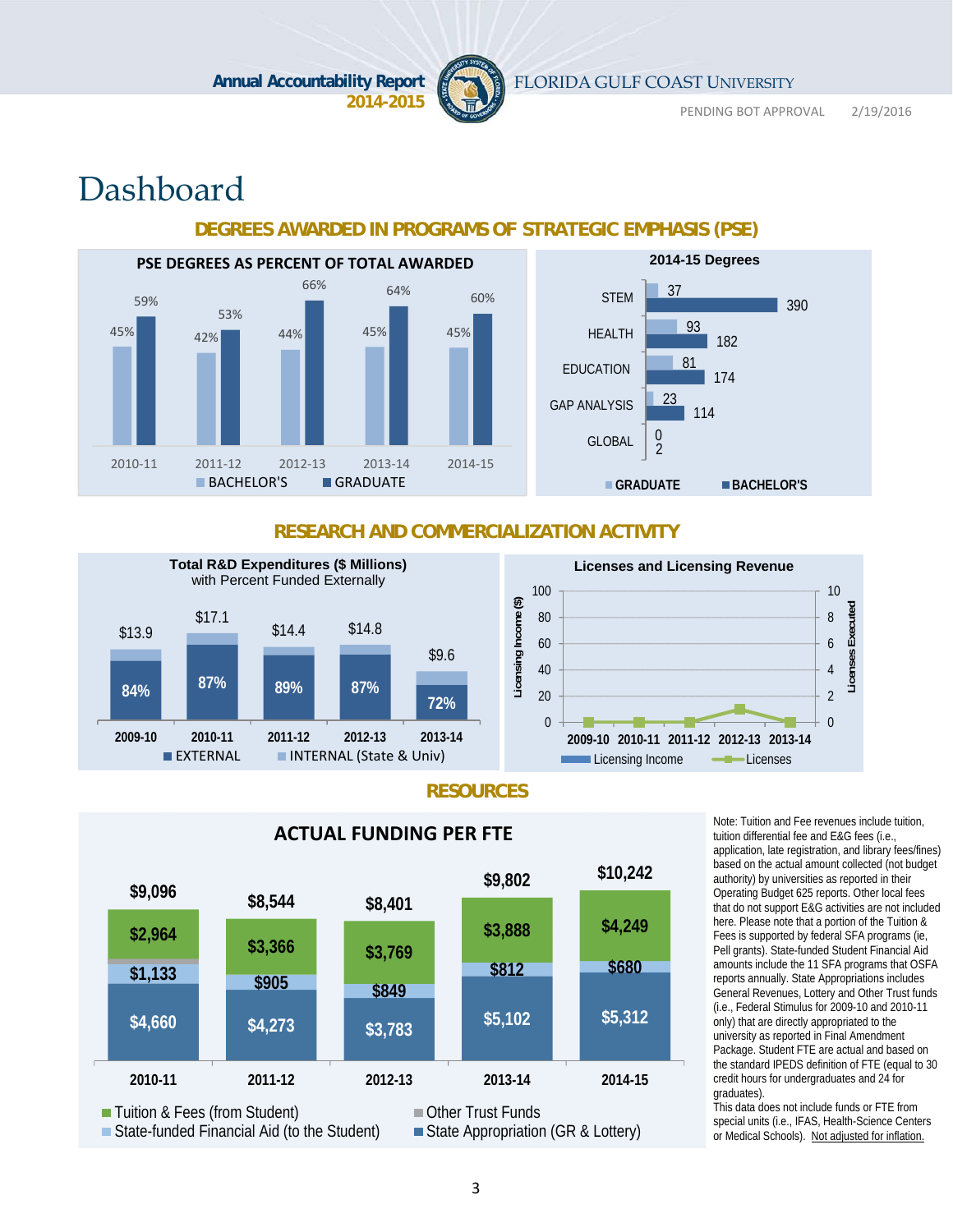

FLORIDA GULF COAST UNIVERSITY

PENDING BOT APPROVAL 2/19/2016

# Dashboard

#### **POST-GRADUATION METRICS**



Notes: Percentages are based on the number of recent baccalaureate graduates who are either employed full-time or continuing their education in the U.S. (based on the National Student Clearinghouse data). Full-time employment is based on those who earned more than a full-time (40hrs a week) worker making minimum wage. Due to limitations in the data, the continuing enrollment data includes any enrollment the following year regardless of whether the enrollment was post-baccalaureate or not. Board of Governors staff found 93% of the total 2013-14 graduating class.

*See Table 4O within this report for additional information about this metric.* 

#### **Wages of Full-time Employed in Florida Baccalaureates One Year After Graduation** *5th, 25th, 50th, 75th and 95th Percentiles*



Notes: Wage data is based on Florida's annualized Unemployment Insurance (UI) wage data for those graduates who earned more than a full-time employee making minimum wage in the fiscal quarter a full year after graduation. This UI wage data does not include individuals who are self-employed, employed out of state, employed by the military or federal government, or those without a valid social security number. In 2013-14, these data accounted for 59% of the total graduating class. This wage data includes graduates who were employed full-time (regardless of their continuing enrollment). Wages are provided for 5th, 25th, 50th, 75th and 95th percentiles. Median wages are identified by bolded values. The interquartile range (shown in italics) represents 50% of the wage data. Wages rounded to nearest hundreds.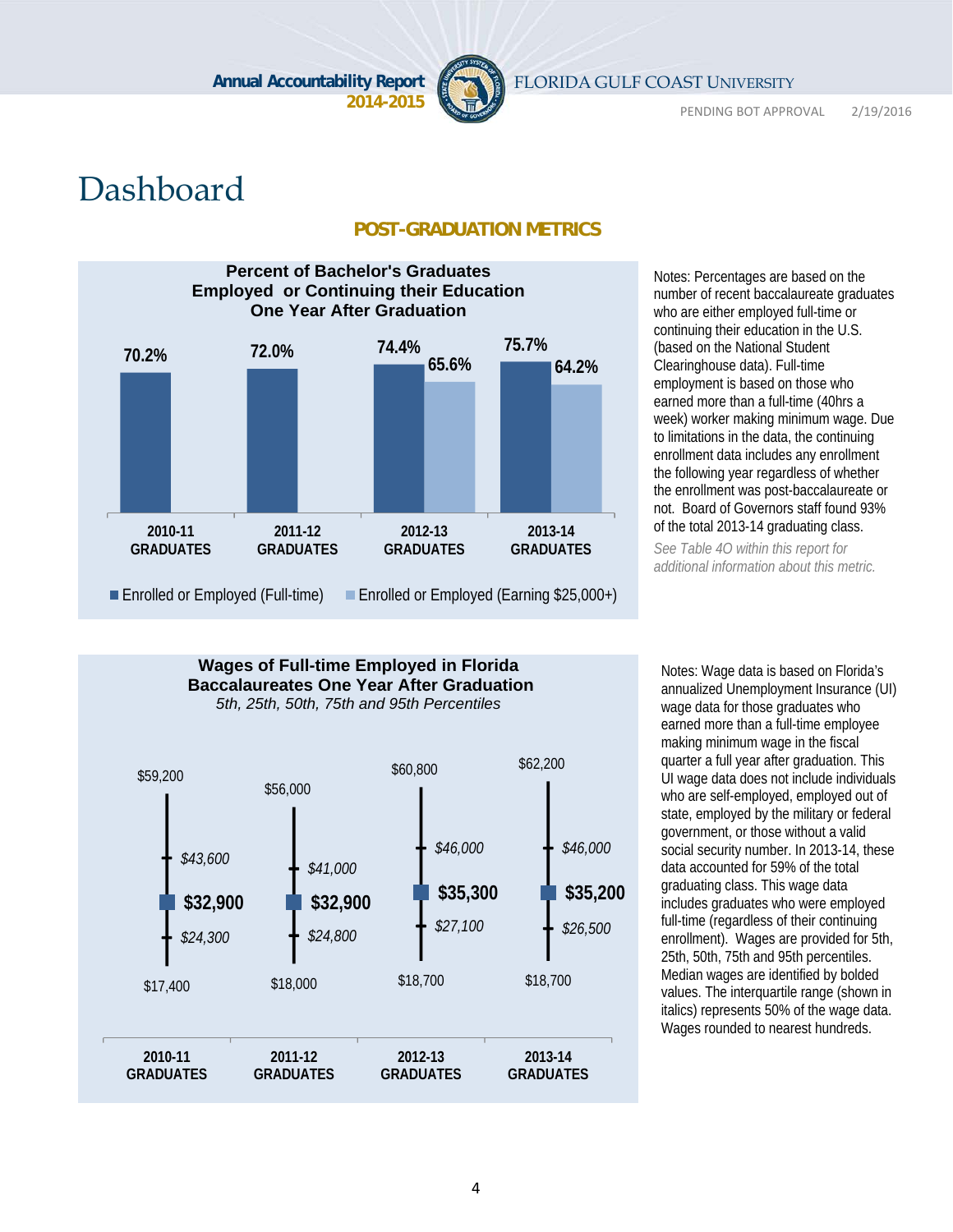

# Performance Based Funding Metrics

|                |                                                                                            | 2012-13            | 2013-14          | <b>CHANGE</b>       |
|----------------|--------------------------------------------------------------------------------------------|--------------------|------------------|---------------------|
| 1              | <b>Percent Employed Full-time</b><br>or Continuing their Education                         | 74.35%             | 75.65%           | 1.3 <sub>%pts</sub> |
|                |                                                                                            | 2012-13            | 2013-14          | <b>CHANGE</b>       |
| $\overline{2}$ | <b>Median Wages of Bachelor's Graduates</b><br><b>Employed Full-time in Florida</b>        | \$35,300           | \$35,200         | $-0.3%$             |
|                |                                                                                            | 2010-14            | 2011-15          | <b>CHANGE</b>       |
| 3              | <b>Cost per Bachelor's Degree</b>                                                          | \$29,390           | \$30,080         | 2.3%                |
|                |                                                                                            | 2008-14            | 2009-15          | <b>CHANGE</b>       |
| 4              | <b>Six-Year Graduation Rate for</b><br>First-time-in-College (FTIC) Students               | 48.78%             | 42.99%           | $-5.8%$             |
|                |                                                                                            | 2013-14            | 2014-15          | <b>CHANGE</b>       |
| 5              | <b>Academic Progress Rate</b>                                                              | 71.72%             | 73.48%           | 1.8%                |
|                |                                                                                            | 2013-14            | 2014-15          | <b>CHANGE</b>       |
| 6              | <b>Bachelor's Degrees Awarded</b><br>within Programs of Strategic Emphasis                 | 45.15%             | 44.73%           | $-0.4%pts$          |
|                |                                                                                            | <b>FALL 2013</b>   | <b>FALL 2014</b> | <b>CHANGE</b>       |
| 7              | <b>University Access Rate</b>                                                              | 35.01 <sub>%</sub> | 33.80%           | $-1.2%$ pts         |
|                |                                                                                            | 2013-14            | 2014-15          | <b>CHANGE</b>       |
| 8              | <b>Graduate Degrees Awarded</b><br>within Programs of Strategic Emphasis                   | 63.59%             | 60.18%           | $-3.4%pts$          |
|                |                                                                                            | 2013-14            | 2014-15          | <b>CHANGE</b>       |
| 9              | <b>Board of Governors Choice Metric:</b><br><b>Bachelor's Degrees Without Excess Hours</b> | 72.29%             | 75.95%           | 3.7 <sub>%pts</sub> |
|                |                                                                                            | 2013-14            | 2014-15          | <b>CHANGE</b>       |
| 10             | <b>Board of Trustees Choice Metric:</b><br><b>Bachelor's Degrees Awarded to Minorities</b> | 452                | 504              | 11.5%               |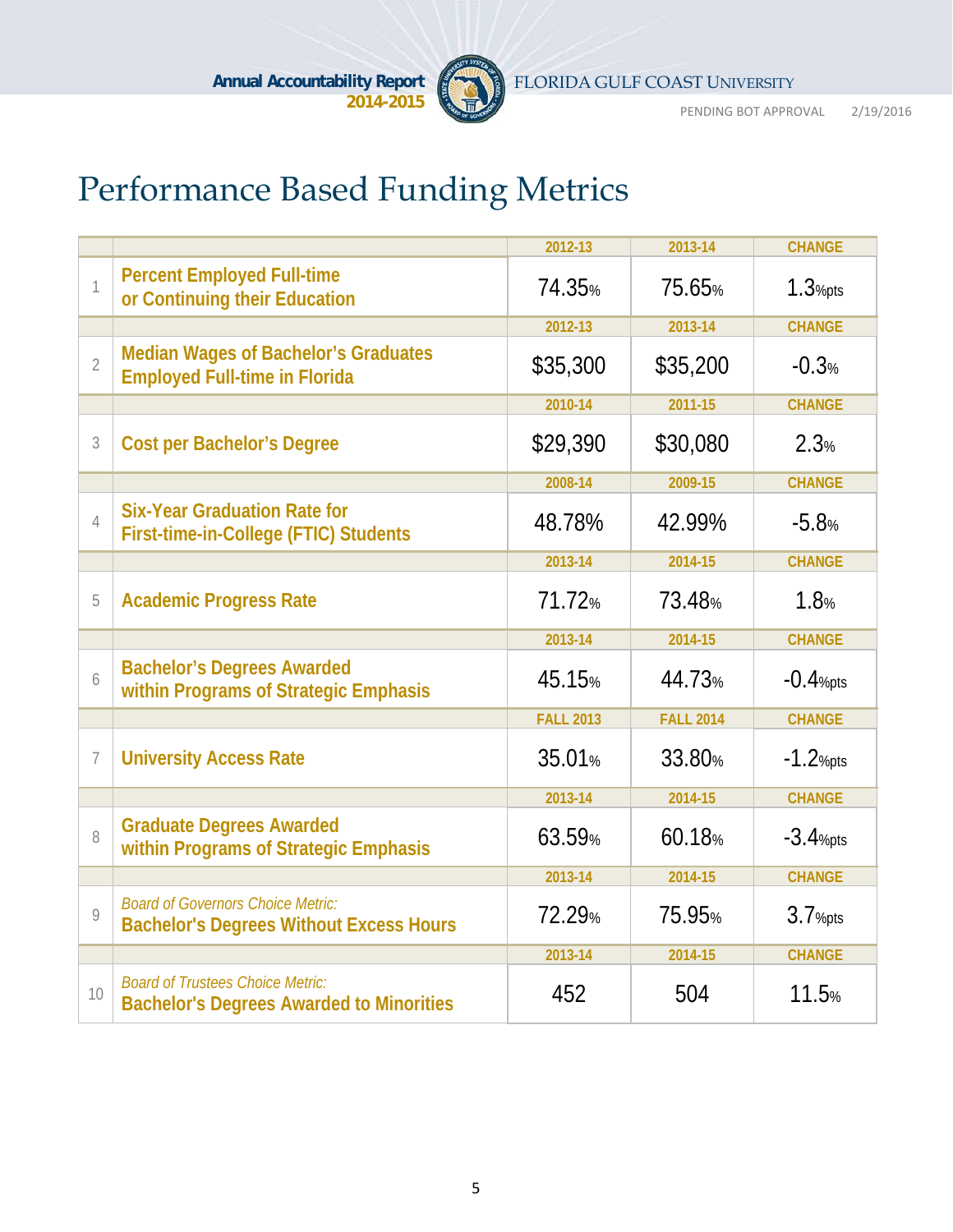

FLORIDA GULF COAST UNIVERSITY

# Key Achievements (2014-2015)

#### **STUDENT AWARDS/ACHIEVEMENTS**

- 1. Environmental Engineering undergraduate students Max Goodacre and Erik Mead took first place at the 2015 Florida Water Environmental Association Student Design Competition (FL State Competition) for their project "Bioremediation of Phenol Waste Using Activated Sludge in a Hybrid-Batch Reactor"
- 2. Andres Machado became the first student from FGCU to earn a full scholarship to pursue post-graduate study at Oxford University.
- 3. Peta Gaye Johnson, MSN, CRNA as a student in the Nurse Anesthesia program in the College of Health Professions and Social Work earned first place in the Evidence Based Practice poster category at the prestigious American Association of Nurse Anesthetists Annual Congress in September 2014.History M.A. student Paul Chartrand won the 2014 Governor LeRoy Collins Award for best Graduate Student Paper from the Florida Historical Society.

#### **FACULTY AWARDS/ACHIEVEMENTS**

- 1. Dr. Kristoph-Dietrich Kinzli was awarded the national American Society of Civil Engineering New Faculty Excellence in Teaching Award
- 2. Dr. Hallie St. Hill of the College of Health Professions and Social Work was awarded the American Society for Clinical Laboratory Science (ASCLS) Scientific Assembly Bio-Rad Award for Professional Achievement in Clinical Laboratory Science
- 3. Patricia Cocoma, Ed.D, MSW, College of Health Professions and Social Work, Social Work, "2015 Social Work Educator of the Year", National Association of Social Work of SW Florida, April 18.

**PROGRAM AWARDS/ACHIEVEMENTS**

- 1. The Bower School of Music and the Arts' Chamber Choir from 2014-2015 was selected as a semi-finalist for the American Prize in Choral Performance - University Division
- 2. FGCU was ranked among the top 25% of engineering programs in the United States by best-engineering colleges.com
- 3. The Department of Housing and Residence Life and the Whitaker College of Engineering implemented a new living and learning community in Palmetto Hall: Women in Science, Technology, Engineering and Math. **RESEARCH AWARDS/ACHIEVEMENTS**
- 1. Title: Design of a Human Monoclonal Anti-body-Informed Dengue Vaccine National Institute of Allergy and Infectious Disease; Amount: \$674,030. Principal Investigator: Sharon Isern.
- 2. Title: Teacher Recruitment, Retention and Recognition. Sponsor: Florida Department of Education; Amount: \$1,496,364. Principal Investigator: Madelyn Isaacs.
- 3. Title: State Personnel Development Grant Project. Sponsor: Florida Department of Education. Amount: \$1,277,060. Principal Investigator: Margaret Sullivan.

#### **INSTITUTIONAL AWARDS/ACHIEVEMENTS**

- 1. FGCU was awarded \$13.1 million in performance-based funding for FY 2016 during the 2015 legislative session.
- 2. FGCU raised over two-thirds of its \$100M capital campaign goal.
- 3. Florida Gulf Coast University was recognized by Association for the Advancement of Sustainability in Higher Education (AASHE) as a top performer in the following areas on their 2015 Sustainable Campus Index for the following: Increasing overall sustainability performance over time; the amount of faculty, staff, students, and departments engaged in sustainability research; efforts to increase energy efficiencies and clean and renewable energy; sustainability coordination and planning.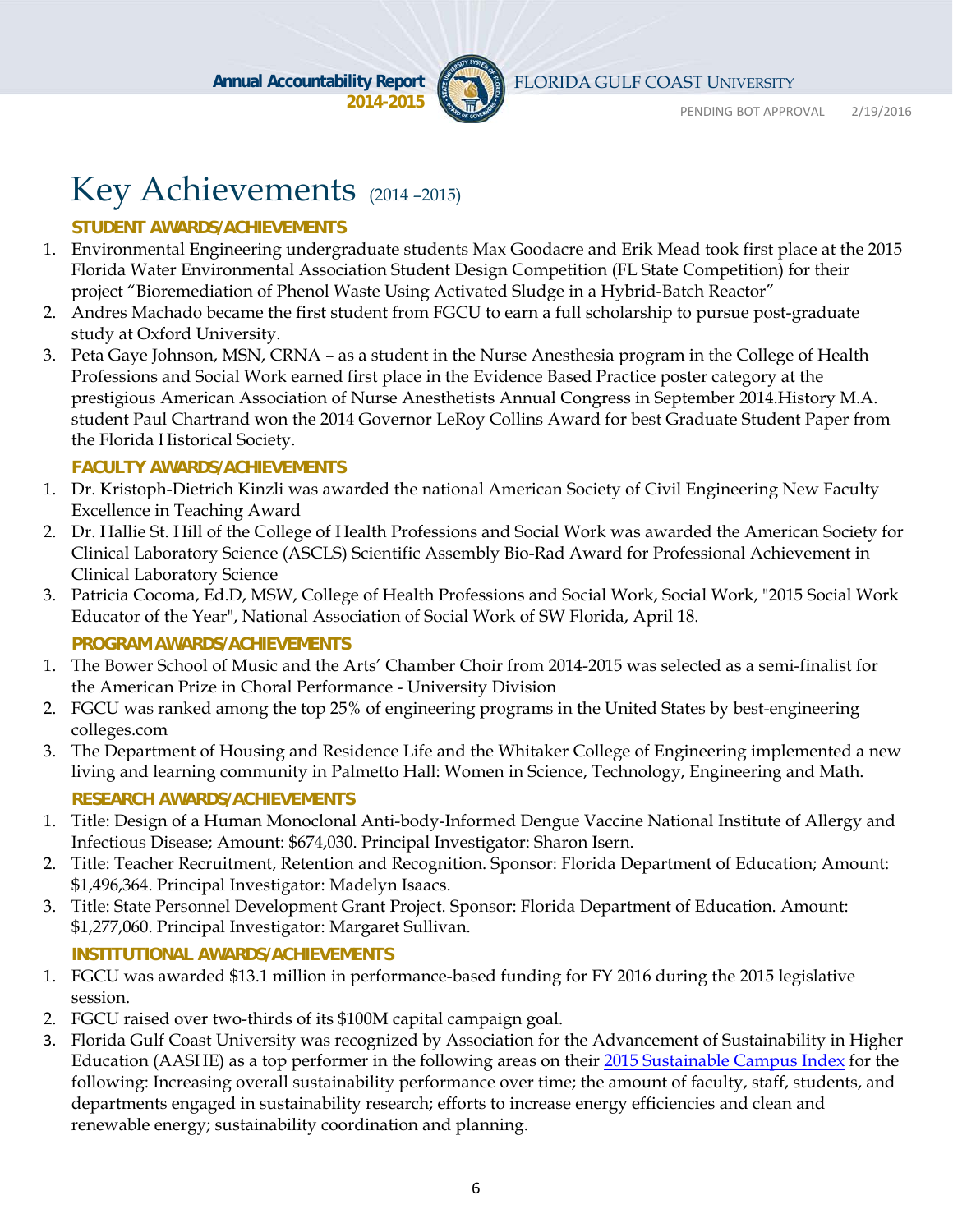

FLORIDA GULF COAST UNIVERSITY

PENDING BOT APPROVAL 2/19/2016

# Narrative

#### **STRENGTHEN QUALITY AND REPUTATION OF ACADEMIC PROGRAMS AND UNIVERSITIES**

Last year, a gift of \$2 million was used to formally establish the Lucas Center for Faculty Development. The initial return on this generous investment has been very positive. During 2014-2015 the Center carried out a wide range of programming intended to support faculty. Programming included the New Faculty Academy, which is required of all faculty with less than two years teaching experience; Course Design Academy, and Faculty Learning Communities in innovative methods of instruction including Process Oriented Guided Inquiry Learning (POGIL), flipped classroom model, and service learning.

The Lucas Center also offers Early/Mid-Career and Established Career Academies that address pedagogy, professional development and personal goals. Center registration exceeded 300 last year. In its brief history, the Lucas Center is making a name for itself having recently been recognized nationally for its programming to enhance faculty instruction and scholarship.

The University received further recognition from accreditors both specialized and regional. Programs in golf management, nursing and public administration were reaccredited. The latter program was also ranked among the top 15 online public administration programs nationally by MPADegree.org. The University also underwent its decennial SACSCOC reaffirmation resulting in its first review with no findings of non-compliance and approval of a major initiative to improve student critical thinking, written communication, and information literacy.

For existing healthcare licensing rates, FGCU student passing rates in Nursing, Physical Therapy, and Occupational Therapy exceeded 95%.

#### **INCREASE DEGREE PRODUCTIVITY AND PROGRAM EFFICIENCY**

The University Board of Trustees conducted a major review of academic programs to ensure programs were providing an appropriate return on the university's allocation of resources. Enrollments, degrees awarded, and productivity measures were used in the review. The Trustees took action on 38 majors and seven programs were formally terminated by the UBOT and then the Board of Governors. At the same time, FGCU continued to increase degree production especially at the undergraduate level. Moreover, when cost per credit hour is entered into the equation, those earning an FGCU degree basically do so at one of the lowest levels of state investment in the system at \$334 per credit hour during 2014-15. Over the last five years FGCU has continued to exhibit among the highest rates of increase in degree production among the major universities within the system, although that rate of increase has slowed recently as the rate of enrollment growth at FGCU has slowed. Between 2009-10 and 2014-15, undergraduate degree production increased by 47%.

Additionally, the number of students belonging to historically underrepresented groups (African American and Hispanic) have seen degree production grow by 99% during this same time period, again among the highest rates of growth within the SUS. Not surprisingly their proportion of the total degrees awarded annually continues to rise (from 17% of the total baccalaureates awarded in 2009-10 to 23% in 2014-15). With respect to degree production among students with disadvantaged backgrounds (e.g., those with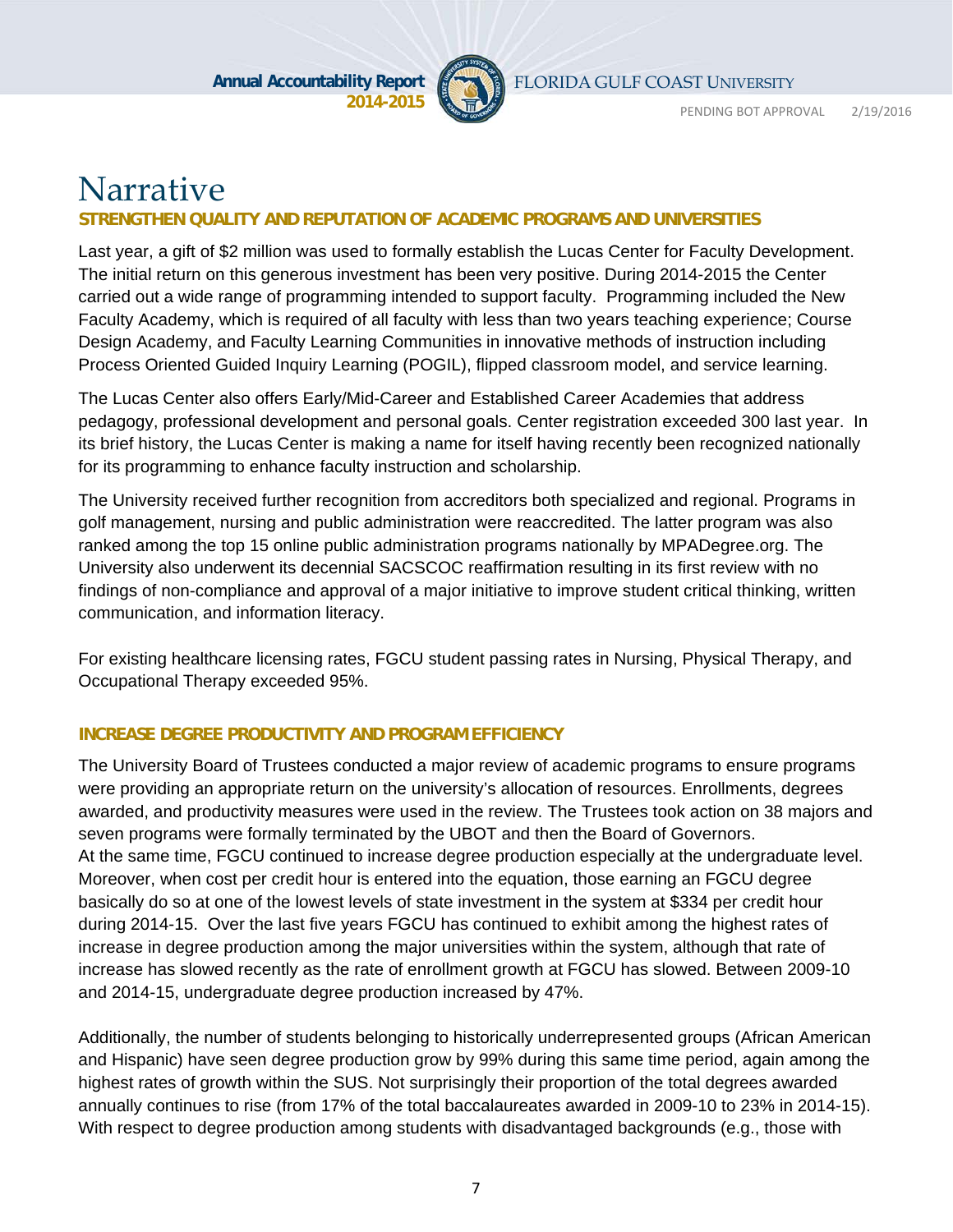

Pell grants) degree production rose by 136% during this period and as a percentage of total degrees awarded, from 30% in 2009-10 to 51% in 2014-15.

#### **INCREASE THE NUMBER OF DEGREES AWARDED IN S.T.E.M. AND OTHER PROGRAMS OF STRATEGIC EMPHASIS**

During 2014-15, degrees awarded in STEM fields or other programs of strategic emphasis (as defined by the Board of Governors) constituted 45% of all degrees awarded. Over the last five years FGCU has exhibited among the highest rates of growth in degree production among the major institutions in the system. Undergraduate STEM degree production rose by 77% between 2009-10 and 2014-15 and the number of total degrees awarded annually in BOG-defined areas of strategic emphasis rose by 42% between 2009-10 and 2014-15.

After one year (2014-2015), FGCU's new BS degree in Biochemistry now enrolls 40 majors, and plans for a new BS degree in Forensic Science to be offered by the same department moved forward during 2014-2015.

The highly successful FGCU Federally funded Trio Student Support Services Program to promote persistence and graduation among low-income students continues to result in higher student retention and graduation rates than the general student population including its Science, Technology, Engineering, and Math student participants achieving retention rates of roughly 90 percent.

# **Scholarship, Research and Innovation**

#### **STRENGTHEN QUALITY AND REPUTATION OF SCHOLARSHIP, RESEARCH AND INNOVATION**

The Office of Undergraduate Scholarship at Florida Gulf Coast University was recently created to foster students as scholars by supporting student research and other scholarly activities. Support comes in the form of the development of courses that improve writing, critical thinking and information literacy. Additionally, funds are available by the Office for research and travel to present at national conferences.

A collaborative journal written and edited by students publishes scholarly research completed by students. "Aquila: The FGCU Student Journal" produced its first volume in 2014 with nine articles. Written articles present research ranging from "Motion Analysis and Biomechanics of the Side-Foot Soccer Kick" to "Soil Improvement Using Vibro-replacement."

Additionally, undergraduate students from 13 majors representing multiple disciplines and FGCU colleges are published in the student-edited literary and arts magazine *Mangrove Review*. Students are responsible for all facets of the magazine's publication. Approximately 250 creative submissions from students are received each year.

FGCU held its 17<sup>th</sup> Annual Juried Student Art Exhibition involving 44 student participants who entered a total of 203 works for consideration.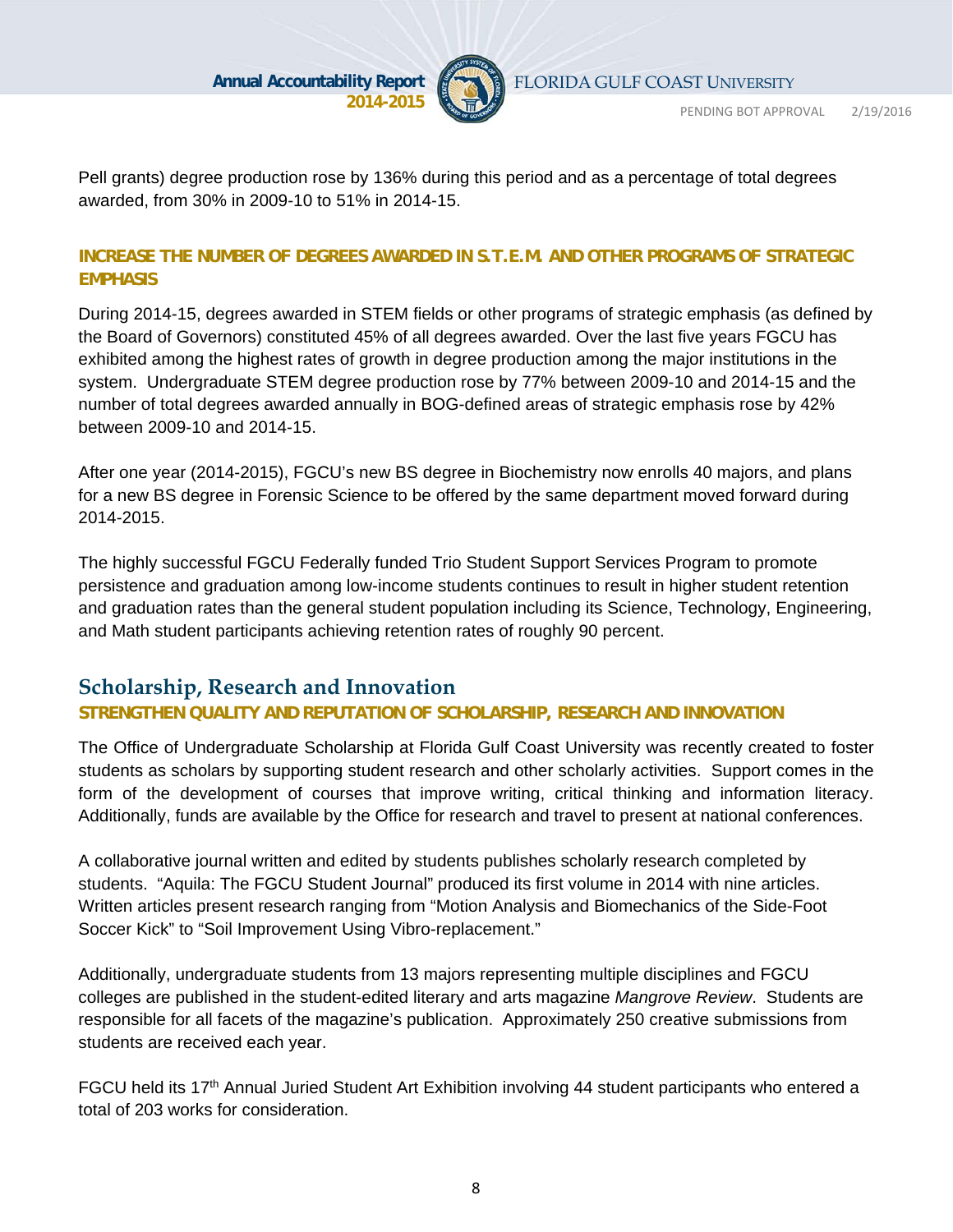

FLORIDA GULF COAST UNIVERSITY

PENDING BOT APPROVAL 2/19/2016

The Office of Research and Graduate Studies (ORGS) is focused on providing a research experience to FGCU's undergraduates as much as possible. To enhance the possibility of such collaboration and make the experience available to more students, ORGS continues to provide the Undergraduate Student Research Support Award (USRSA) to promote undergraduate student research participation across all academic disciplines at FGCU. During the 2014-2015 academic year, 14 students were awarded funds to conduct research or present findings at various conferences. Undergraduate research sponsored by the internal USRSA included a project entitled "Production of Novel Plant-Based Drugs for Treatment of Human Type-II Diabetes."

FGCU encourages students to engage with faculty in collaborative research through FGCU's annual Research Day competition. During the spring 2015 Research Day, a campus event that showcases FGCU faculty and student research, 174 competitive posters were presented along with 13 Oral Presentations. There were 214 faculty and staff participants as well.

These efforts build student confidence to successfully seek external support and/or pursue advanced study. Some student highlights from 2014-15 include:

- An undergraduate student was one of eight college students in the country selected to participate in intensive team research at NASA's Aeronautics Academy at Langley Research Center in Hampton, VA. The student was asked to return for an additional summer internship and now works on a project remotely from FGCU. This work stands to improve air traffic management and airline efficiency.
- 29 undergraduate students collaborated with dining staff in a waste-reduction study. So far, this project has reduced food waste in the campus cafeteria-style dining facility by 15%.
- A History undergraduate student was awarded a paid summer internship at George Washington's Mount Vernon.
- At the Florida Phi Alpha Theta conference including 38 undergraduate and graduate students from around the state, FGCU students at both the undergraduate and graduate levels won the best paper award.
- For the second consecutive year, a graduate student in the nurse anesthesia program won national recognition for best evidence-based practice research at the American Association of Nurse Anesthetists' Annual event. Seven other FGCU students presented posters in the competition, which included students and professionals from high-profile research institutions such as Columbia University, the Mayo Clinic and Duke University.

#### **INCREASE RESEARCH AND COMMERCIALIZATION ACTIVITY**

During 2014-2015, FGCU external sponsored grant activity yielded \$10 million in awards. External funds from federal sources constituted over 85% of research and development expenditures FY 2015. To promote multi-interdisciplinary research collaboration and partnership, FGCU offers faculty internal grants of \$5,000 that are intended to engage students with faculty mentors. To further stimulate faculty and student research, the university allocated \$.6M in 2014-2015 for the acquisition of equipment.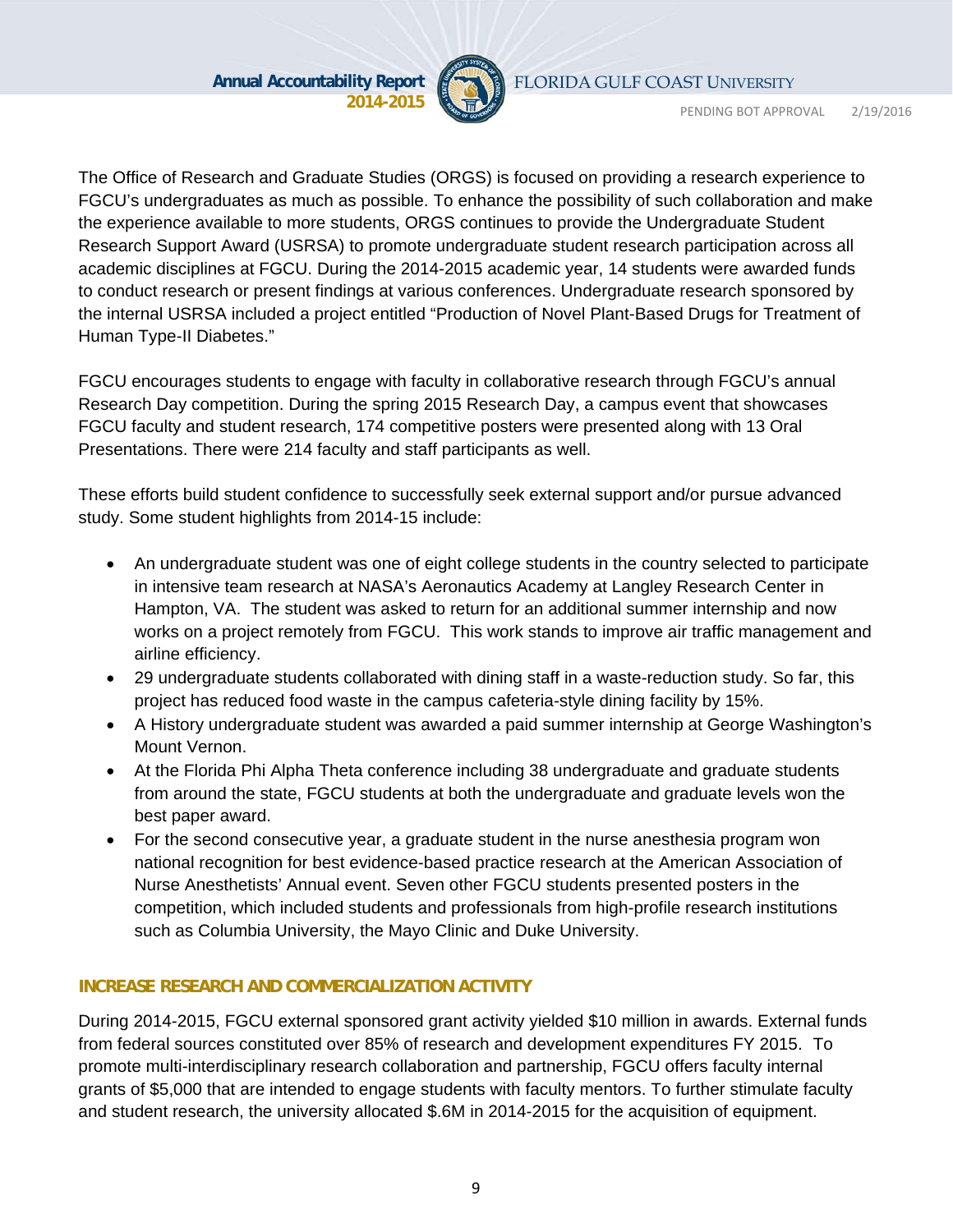

PENDING BOT APPROVAL 2/19/2016

#### **INCREASE COLLABORATION AND EXTERNAL SUPPORT FOR RESEARCH ACTIVITY**

The University broke ground on its Emergent Technologies Institute during the 2014-2015 academic year and opened in January 2016. The focus will be on innovative technologies that can help diversify Southwest Florida's economy. During 2014-2015 planning for a partnership with a company looking to train and certify professionals in the use of state-of-the art gene sequencing equipment occurred. The company is also looking at partnering with FGCU to offer genetic counseling education in the realm of genomic medicine.

#### **Community and Business Engagement**

#### **STRENGTHEN QUALITY AND REPUTATION OF COMMITMENT TO COMMUNITY AND BUSINESS ENGAGEMENT**

According to the Florida Education Training and Placement Information Program, FGCU consistently places among the top institutions in the State University System (SUS) for post-graduation employment and/or continuing education in Florida. The most recent data available continue to support this showing FGCU fourth in the SUS with regard to baccalaureate graduates employed or continuing their education in Florida after graduation, FGCU is first in both master's and doctoral categories. Longitudinal data provided by FETPIP show FGCU graduates persist in employment within the State of Florida at one of the highest rates within the State University System.

During 2014, the Small Business Development Center (SBDC) worked with over 1,253 businesses, hosted 79 workshops, and spent over 11,000 hours assisting small businesses.

Throughout the year, the SBDC held workshops and programs open to the business community on such topics as financial reporting, business valuation, business planning, and sales tax. Additionally, it held seminars on subjects that included doing business with cities (e.g. Bonita Springs) or the Lee County government. The SBDC sponsored several large events that included the Inaugural Franchising Fair, CEO Law Forum, Inaugural International Trade Fair, and Annual Distinguished Entrepreneur.

The SBDC had the following economic impact on the five-county region (Lee, Collier, Charlotte, Glades, and Hendry):

- Helped 85 new businesses start
- Created or retained 247 jobs
- Increased sales by \$19.6M
- Acquired \$530K in government contracts
- Accessed \$10.6M of investment capital

The Regional Economic Research Institute (RERI) provided economic and demographic support for a new regional economic development organization, Southwest Florida Economic Development Alliance, designed to assist the local economic development offices by providing a regional economic development website for Southwest Florida and providing marketing and coordination assistance. RERI also produced four issues of the Lee County Business Climate Survey (in partnership with the Horizon Council of Lee County).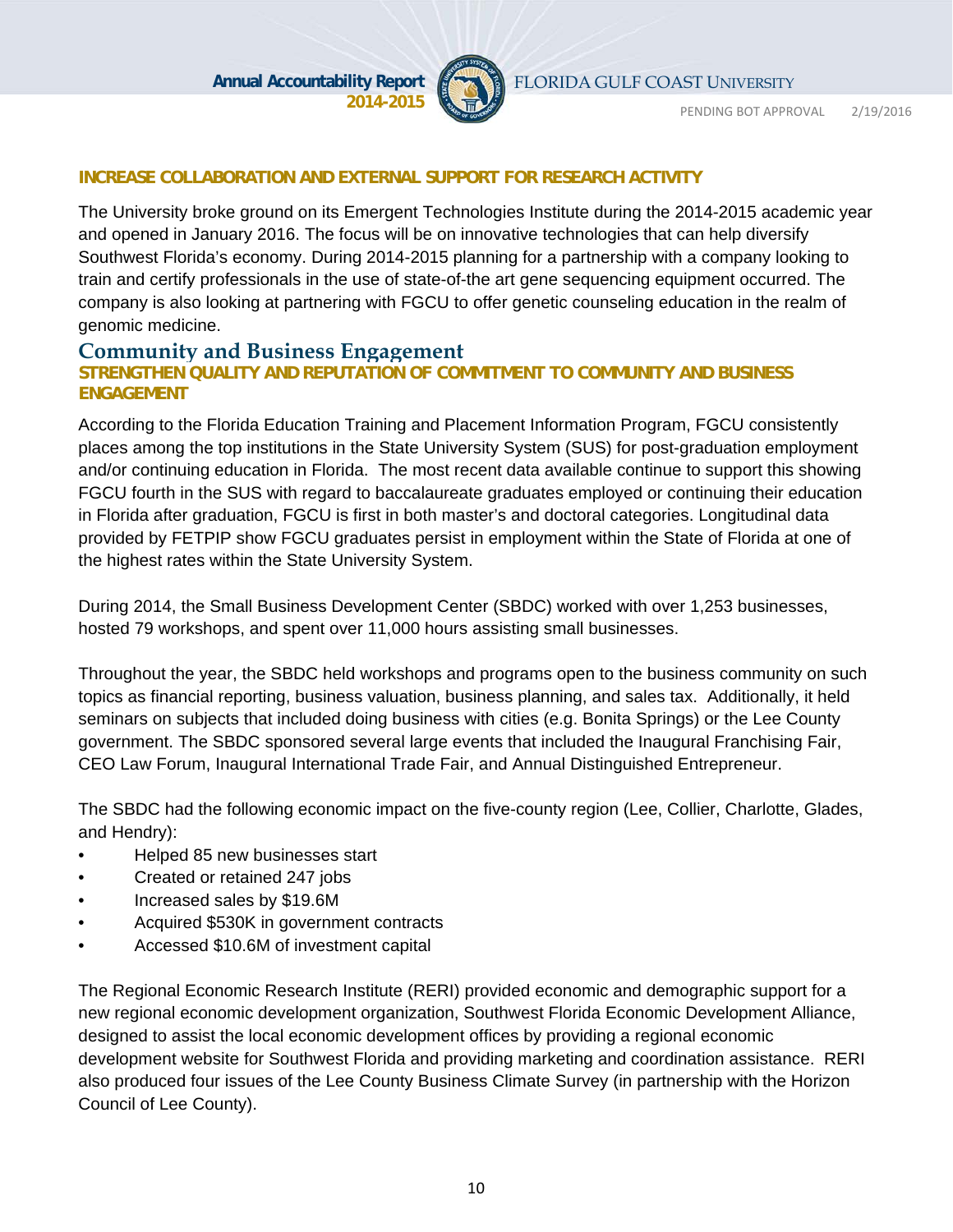

FLORIDA GULF COAST UNIVERSITY

PENDING BOT APPROVAL 2/19/2016

The Institute of Entrepreneurship sponsored seven major events, programs, projects, speaker series, and forums. These programs welcomed several community leaders as speakers and attendees, with attendance at the major Eagle Biz event topping 100 attendees. Mentorship of students, both at the high school and university level, remains a strong focus of programming with greater attendance in the CEO Camp and the formation of a mentorship program. Eight additional symposiums, events and institutes were facilitated through the Lucas Center for Real Estate Development and Finance with combined attendance in excess of 640 community members and 195 students participating.

WGCU-TV was ranked in the top ten highest-rated public television stations in the country in over 2 out of 3 evenings (68 percent) during the past year. WGCU-FM maintained its standing as a top ten station in the market for its target audience. WGCU-HD2 continued to draw younger audiences attracted by its Adult Album Alternative format. In the past 6 months the Xponential branded service has hosted over 22,000 listening sessions.

#### **INCREASE LEVELS OF COMMUNITY AND BUSINESS ENGAGEMENT**

FGCU began the 2014-2015 Academic Year in August with 213 active agencies registered with the Office of Service Learning. During the academic year, 53 new and active organizations were added to the database for a total of 266 and an annual percentage growth of 25%.

#### **INCREASE COMMUNITY AND BUSINESS WORKFORCE**

During the 2014-2015 academic year FGCU had conversations with a number of firms in the State of Florida. From these conversations FGCU has advanced plans to develop programs in construction management, supply chain management, and business analytics. With regard to the field of healthcare, two new academic degree programs were approved in 2014-2015 to address health needs in the State of Florida. The Doctor of Nursing Practice will be implemented next fall and the bachelors in music therapy enrolled its first students this past August.

An Employer Input Panel was implemented in the summer of 2014 and convened three meetings over the course of the 2014-2015 year. The Panel meetings provided valuable feedback to FGCU Career Services about hiring needs and trends, and enabled FGCU to deepen relationships with employers. The panel includes the following employers: David Laurence Center, Enterprise Holdings, Hertz, Manhattan Construction, LTC Global, NCH Healthcare, PLS Logistics, Sherwin Williams, Target, and The School District of Collier County.

Workforce Now is designed to provide better information on Southwest Florida's labor market. It is sponsored by the region's major employers and the News Press. The research is led by RERI in partnership with Florida Southwestern State College and Hodges University. During the 2014-2015 year two research reports were completed and a major conference was held in October. One report included primary research on Information technology occupations, requirements, and projected growth. The other major report was an in-depth review of the overall labor market including employment gaps, wage levels, and projected industry and occupation growth. This is an ongoing project.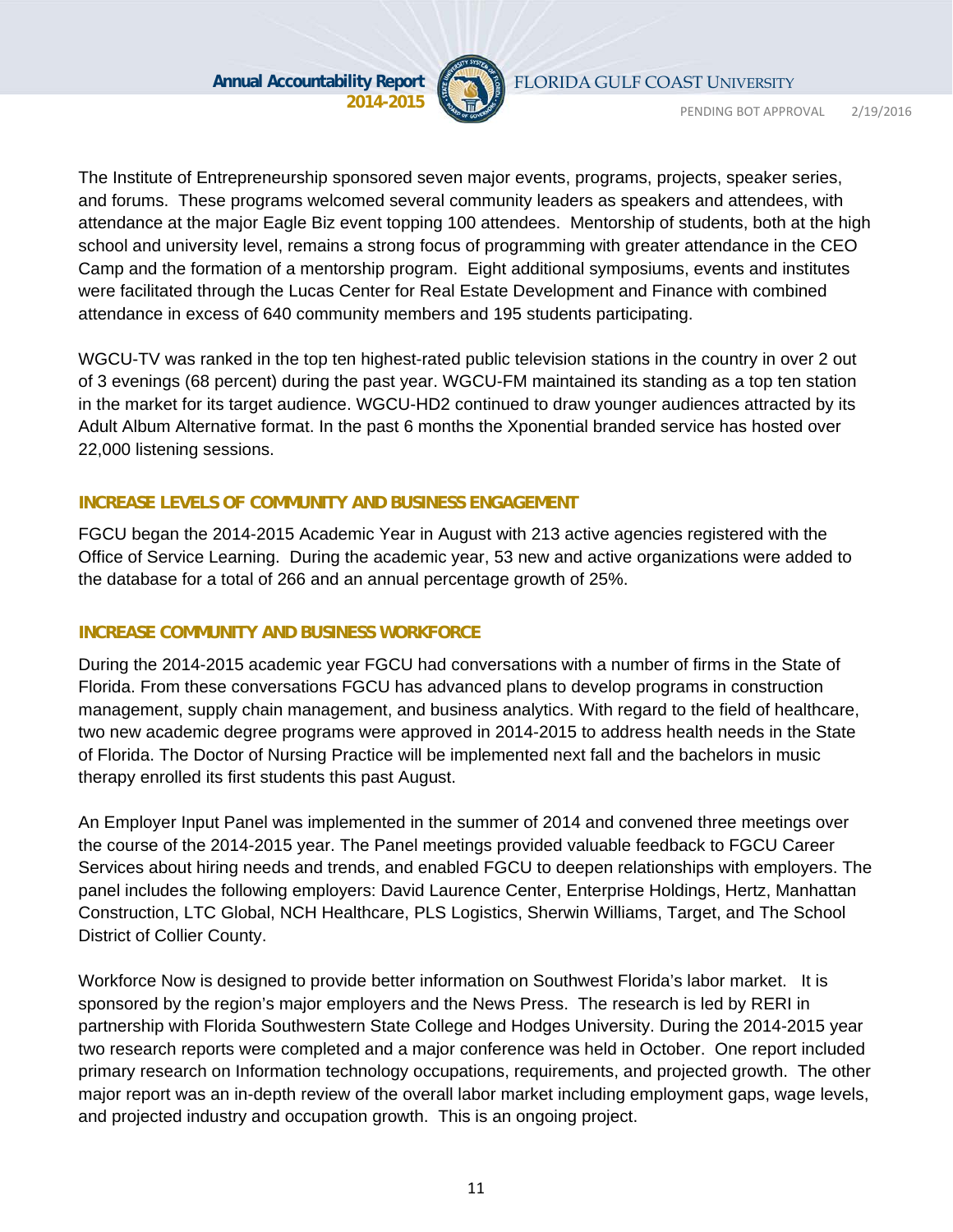

FLORIDA GULF COAST UNIVERSITY

PENDING BOT APPROVAL 2/19/2016

# Data Tables

#### **FINANCIAL RESOURCES**

Table 1A. Education and General Revenues

Table 1B. Education and General Expenditures

Table 1C. Funding per Student FTE

Table 1D. Cost per Degree [New]

Table 1E. Other Budget Entities

Table 1F. Voluntary Support of Higher Education

#### **PERSONNEL**

Table 2A. Personnel Headcount

#### **ENROLLMENT**

Table 3A. Headcount Enrollment by Student Type

Table 3B. Full-time Equivalent (FTE) Enrollment

Table 3C. Enrollment by Method of Instruction

Table 3D. Headcount Enrollment by Military Status and Student Level

Table 3E. University Access Rate: Undergraduate Enrollment with Pell Grant

#### **UNDERGRADUATE EDUCATION**

Table 4A. Baccalaureate Degree Program Changes in AY 2014-2015

Table 4B. Retention Rates

Table 4C. First-Time-in-College (FTIC) Six-Year Graduation Rates *(Full-time only)*

Table 4D. FTIC Graduation Rates *(Full- and Part-time)*

Table 4E. AA Transfers Graduation Rates

Table 4F. Other Transfers Graduation Rates

Table 4G. Baccalaureate Degrees Awarded

Table 4H. Baccalaureate Degrees Awarded in Areas of Strategic Emphasis

Table 4I. Baccalaureate Degrees Awarded to Underrepresented Groups

Table 4J. Baccalaureate Degrees Without Excess Credit Hours

Table 4K. Undergraduate Course Offerings

Table 4L. Faculty Teaching Undergraduates

Table 4M. Student/Faculty Ratio

Table 4N. Licensure/Certification Exam: Nursing

Table 4O. Post-Graduation Metrics

#### **GRADUATE EDUCATION**

Table 5A. Graduate Degree Program Changes in AY 2014-2015

Table 5B. Graduate Degrees Awarded

Table 5C. Graduate Degrees Awarded in Areas of Strategic Emphasis

Table 5D. Licensure/Certification Exams: Graduate Programs

#### **RESEARCH & ECONOMIC DEVELOPMENT**

Table 6A. Research and Development Expenditures Table 6B. Centers of Excellence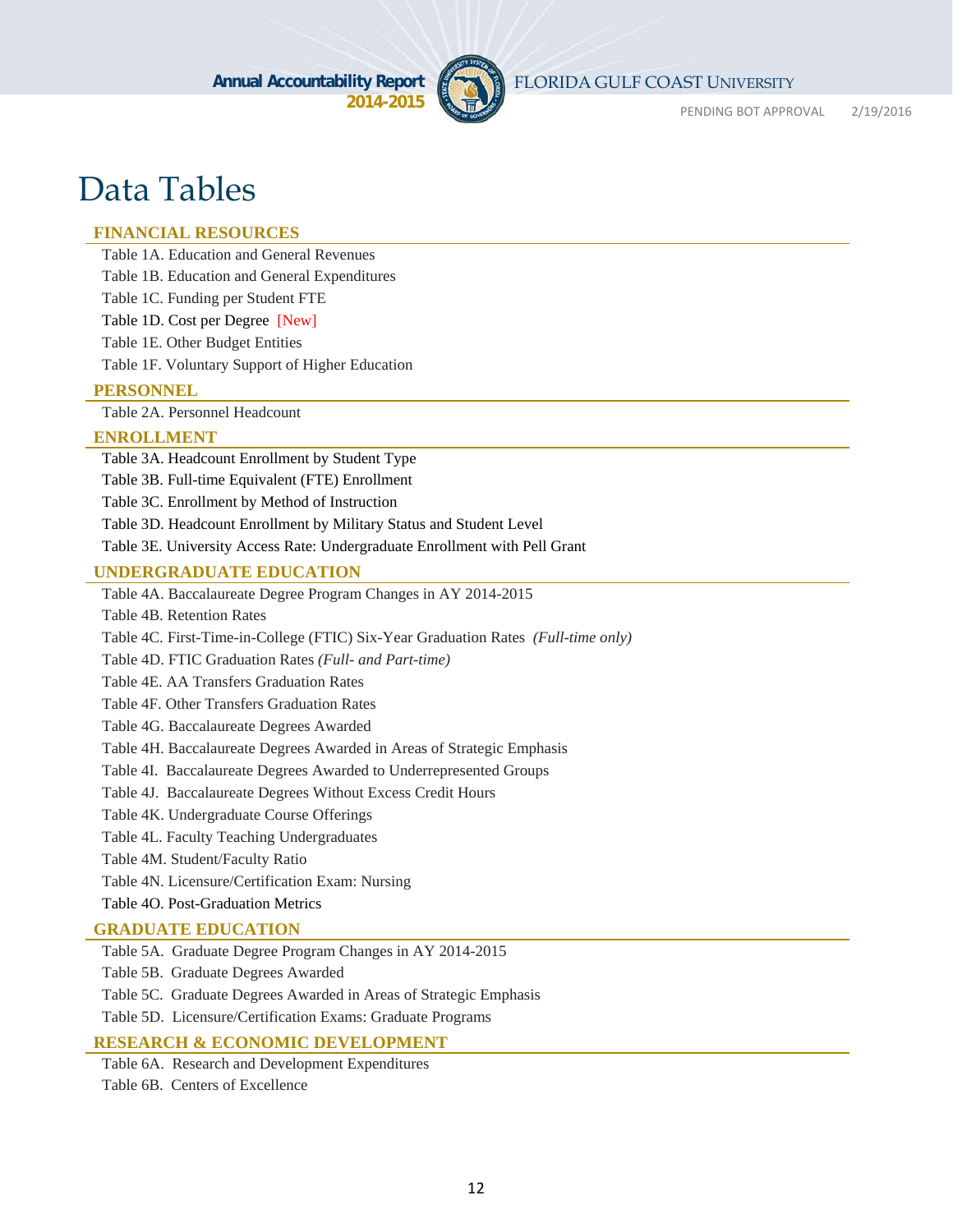

# **Section 1 – Financial Resources**

#### **TABLE 1A. University Education and General Revenues** *(Not Adjusted for Inflation)*

|                                               | 2011-12<br>Actual | 2012-13<br>Actual | 2013-14<br>Actual | 2014-15<br>Actual | 2015-16<br><b>Estimates</b> |
|-----------------------------------------------|-------------------|-------------------|-------------------|-------------------|-----------------------------|
| <b>MAIN OPERATIONS</b>                        |                   |                   |                   |                   |                             |
| <b>Recurring State Funds</b>                  | \$45,240,758      | \$47,375,347      | \$57,099,478      | \$64,380,702      | \$66,769,687                |
| Non-Recurring State Funds                     | \$591,145         | $-$ \$5,232,328   | \$2,391,314       | \$1,108           | \$5,690,666                 |
| Tuition                                       | \$40,527,653      | \$42,372,272      | \$45,169,659      | \$47,190,851      | \$46,617,945                |
| <b>Tuition Differential Fee</b>               | \$4,634,990       | \$8,404,420       | \$8,898,937       | \$9,254,797       | \$9,595,071                 |
| Misc. Fees & Fines                            | \$643,951         | \$666,421         | \$732,327         | \$794,136         | \$573,449                   |
| <b>Federal Stimulus Funds</b>                 | \$0               | \$0               | \$0               | \$0               | \$0                         |
| <b>SUBTOTAL</b>                               | \$91,638,497      | \$93,586,132      | \$114,291,715     | \$121,621,594     | \$129,246,818               |
| <b>HEALTH SCIENCE CENTER / MEDICAL SCHOOL</b> |                   |                   |                   |                   |                             |
| <b>SUBTOTAL</b>                               | \$0               | \$0               | \$0               | \$0               | \$0                         |
| <b>TOTAL</b>                                  | \$91,638,497      | \$93,586,132      | \$114,291,715     | \$121,621,594     | \$129,246,818               |

**Recurring State Funds:** include general revenue and lottery education & general (E&G) appropriations and any administered funds provided by the state, including annual adjustments of risk management insurance premiums for the estimated year. This does not include technical adjustments or transfers made by universities after the appropriation. Please note: 2013-14 revenues include the non-recurring \$300 M system budget reduction. *Sources: SUS Final Amendment Packages were used for actual years; and, the Allocation Summary and Workpapers were used for the estimated year.*

**Non-Recurring State Funds:** include general revenue and lottery education & general appropriations and any administered funds provided by the state. This does not include technical adjustments or transfers made by Universities after the appropriation. *Source: non-recurring appropriations section of the annual Allocation Summary and Workpapers that include all other nonrecurring budget amendments allocated later in the fiscal year.*

**Note on Performance Funding**: the State investment piece of performance funding is reported in the 'Non-Recurring State Funds' and the Institutional investment piece is reported within 'Recurring State Funds'.

**Tuition**: Actual resident & non-resident tuition revenues collected from students, net of fee waivers. *Source: Operating Budget, Report 625 – Schedule I-A.* **Tuition Differential Fee**: Actual tuition differential revenues collected from undergraduate students. *Source: Operating Budget, Report 625 – Schedule I-A.*

**Miscellaneous Fees & Fines**: Other revenue collections include items such as application fees, late registration fees, library fines, miscellaneous revenues. This is the total revenue from Report 625 minus tuition and tuition differential fee revenues. This does not include local fees. *Source: Operating Budget, Report 625 – Schedule I-A.*

**Federal Stimulus Funds**: Non-recurring American Recovery and Reinvestment Act funds appropriated by the state. *Source: SUS Final Amendment Package.* This data is not adjusted for inflation.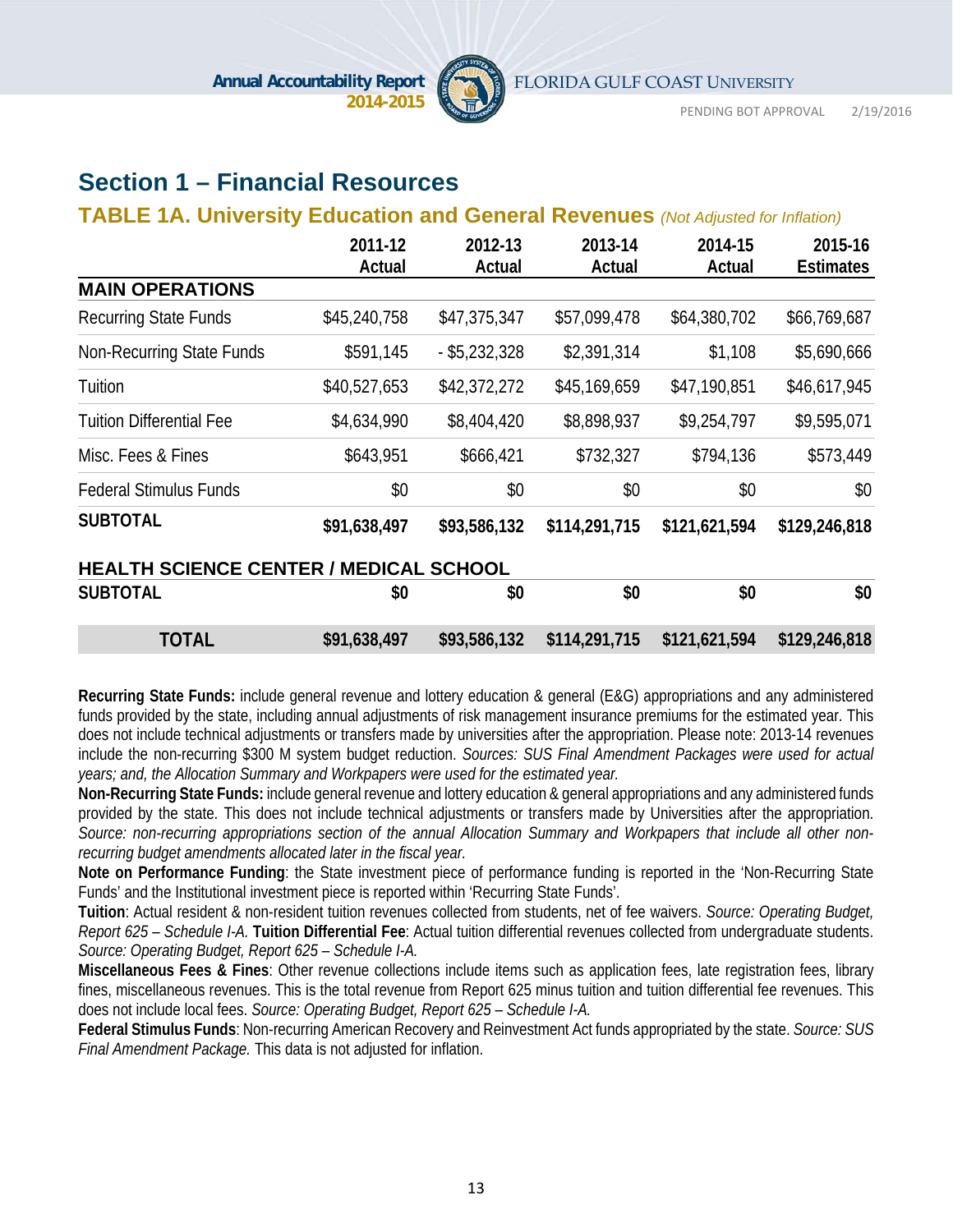

# **Section 1 – Financial Resources** *(continued)*

### **TABLE 1B. University Education and General Expenditures** *(Not Adjusted for Inflation)*

|                                               | 2010-11      | 2011-12      | 2012-13*     | 2013-14       | 2014-15       |
|-----------------------------------------------|--------------|--------------|--------------|---------------|---------------|
| <b>MAIN OPERATIONS</b>                        |              |              |              |               |               |
| Instruction/Research                          | \$48,883,873 | \$52,912,581 | \$54,412,907 | \$57,255,699  | \$69,977,271  |
| Administration and Support                    | \$14,866,336 | \$15,073,452 | \$16,569,456 | \$19,438,969  | \$20,426,198  |
| PO&M                                          | \$8,315,649  | \$8,221,036  | \$8,840,838  | \$9,850,437   | \$14,215,955  |
| <b>Student Services</b>                       | \$7,810,334  | \$8,219,125  | \$9,249,569  | \$9,998,902   | \$11,159,577  |
| Library/Audio Visual                          | \$3,793,275  | \$3,540,220  | \$3,622,846  | \$4,356,362   | \$4,683,245   |
| Other                                         | \$526,867    | \$553,218    | \$529,988    | \$560,304     | \$614,231     |
| <b>TOTAL</b>                                  | \$84,196,334 | \$88,519,632 | \$93,225,604 | \$101,460,673 | \$121,076,477 |
| <b>HEALTH SCIENCE CENTER / MEDICAL SCHOOL</b> |              |              |              |               |               |
| TOTAL                                         | \$0          | \$0          | \$0          | \$0           | \$0           |
| <b>TOTAL</b>                                  | \$84,196,334 | \$88,519,632 | \$93,225,604 | \$101,460,673 | \$121,076,477 |

The table reports the actual and estimated amount of expenditures from revenues appropriated by the legislature for each fiscal year. The expenditures are classified by Program Component (e.g., Instruction/Research, PO&M, Administration, etc...) for activities directly related to instruction, research and public service. The table does not include expenditures classified as non-operating expenditures (e.g., to service asset-related debts), and therefore excludes a small portion of the amount appropriated each year by the legislature. Note\*: FY 2012-2013 reflects a change in reporting expenditures from prior years due to the new carry-forward reporting requirement as reflected in the 2013-2014 SUS Operating Budget Reports. Since these expenditures will now include carry-forward expenditures, these data are no longer comparable to the current-year revenues reported in table 1A, or prior year expenditures in table 1B. *This data is not adjusted for inflation.*

**Instruction & Research:** Includes expenditures for state services related to the instructional delivery system for advanced and professional education. Includes functions such as; all activities related to credit instruction that may be applied toward a postsecondary degree or certificate; non-project research and service performed to maintain professional effectives; individual or project research; academic computing support; academic source or curriculum development. Source: Operating Budget Summary - Expenditures by Program Activity (or Report 645). **Administration & Support Services:**  Expenditures related to the executive direction and leadership for university operations and those internal management services which assist and support the delivery of academic programs. Source: Operating Budget Summary - Expenditures by Program Activity (or Report 645). **PO&M:** Plant Operations & Maintenance expenditures related to the cleaning and maintenance of existing grounds, the providing of utility services, and the planning and design of future plant expansion and modification. **Student Services:** Includes resources related to physical, psychological, and social well-being of the student. Includes student service administration, social and cultural development, counseling and career guidance, financial aid, and student admissions and records. **Other**: includes Institutes and Research Centers, Radio/TV, Museums and Galleries, Intercollegiate Athletics, Academic Infrastructure Support Organizations. Source: Operating Budget Summary - Expenditures by Program Activity (or Report 645).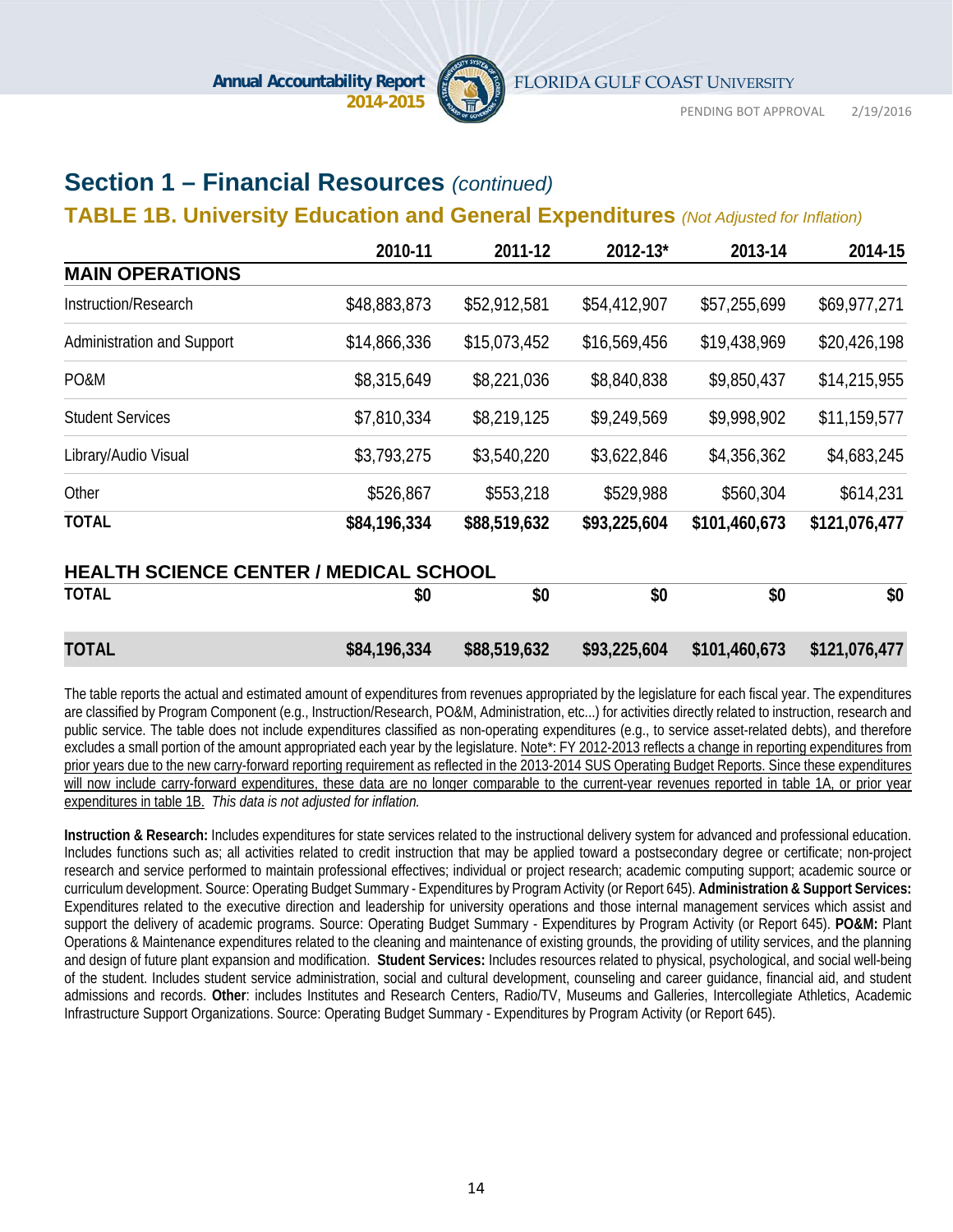

# **Section 1 – Financial Resources** *(continued)*

## **TABLE 1C. Funding per Full-Time Equivalent (FTE) Student** *(Not Adjusted for Inflation)*

|                                    | 2010-11 | 2011-12 | 2012-13 | 2013-14 | 2014-15  |
|------------------------------------|---------|---------|---------|---------|----------|
| State Appropriation (GR & Lottery) | \$4,660 | \$4,273 | \$3,783 | \$5,102 | \$5,312  |
| Tuition & Fees (State-funded Aid)  | \$1,133 | \$905   | \$849   | \$812   | \$680    |
| Tuition & Fees (from Student)      | \$2,964 | \$3,366 | \$3.769 | \$3,888 | \$4,249  |
| Other Trust Funds                  | \$338   | \$0     | \$0     | \$0     | \$0      |
| <b>TOTAL</b>                       | \$9,096 | \$8,544 | \$8,401 | \$9,802 | \$10,242 |

Notes: **State Appropriations** includes General Revenues and Lottery funds that are directly appropriated to the university as reported in Final Amendment Package. This does not include appropriations for special units (e.g., IFAS, Health Science Centers, and Medical Schools). **Tuition and Fee** revenues include tuition and tuition differential fee and E&G fees (e.g., application, late registration, and library fees/fines) as reported on the from the Operating Budget 625 reports. Other local fees that do not support E&G activities are not included here (see Board of Governors Regulation 7.003). To more accurately report the full contribution from the State, this table reports the state-funded financial aid separately from the tuition and fee payments universities receive from students (which may include federal financial aid dollars). The state-funded gift aid includes grants and scholarships as reported by universities to Board during the academic year in the State University Database (SUDS). **Other Trust funds** (e.g., Federal Stimulus for 2009-10 and 2010-11 only) as reported in Final Amendment Package. **Full-time Equivalent enrollment** is based on actual FTE, not funded FTE; and, does not include Health-Science Center funds or FTE. This data is based on the standard IPEDS definition of FTE, equal to 30 credit hours for undergraduates and 24 for graduates. *This data is not adjusted for inflation.*

#### **TABLE 1D. Cost per Degree** *(Full Expenditures per Bachelor's Degree) (Not Adjusted for Inflation)*

|              | 2007-11  | 2008-12  | 2009-13  | 2010-14  | 2011-15  |
|--------------|----------|----------|----------|----------|----------|
| <b>TOTAL</b> | \$31,030 | \$29,790 | \$29,240 | \$29,390 | \$30,080 |

**Notes**: Full expenditures include direct instructional, research and public service expenditures and the undergraduate portion of indirect expenditures (e.g., academic administration, academic advising, student services, libraries, university support, and Plant Operations and Maintenance). For each year, the full expenditures were divided by undergraduate fundable student credit hours to calculate the full expenditures per credit hour, and then multiplied by 30 credit hours to represent the annual undergraduate expenditures. The annual undergraduate expenditures for each of the four years was summed to provide an average undergraduate expenditures per (120 credit) degree. **Source**: State University Database System (SUDS), Expenditure Analysis: Report IV. *This data is not adjusted for inflation.*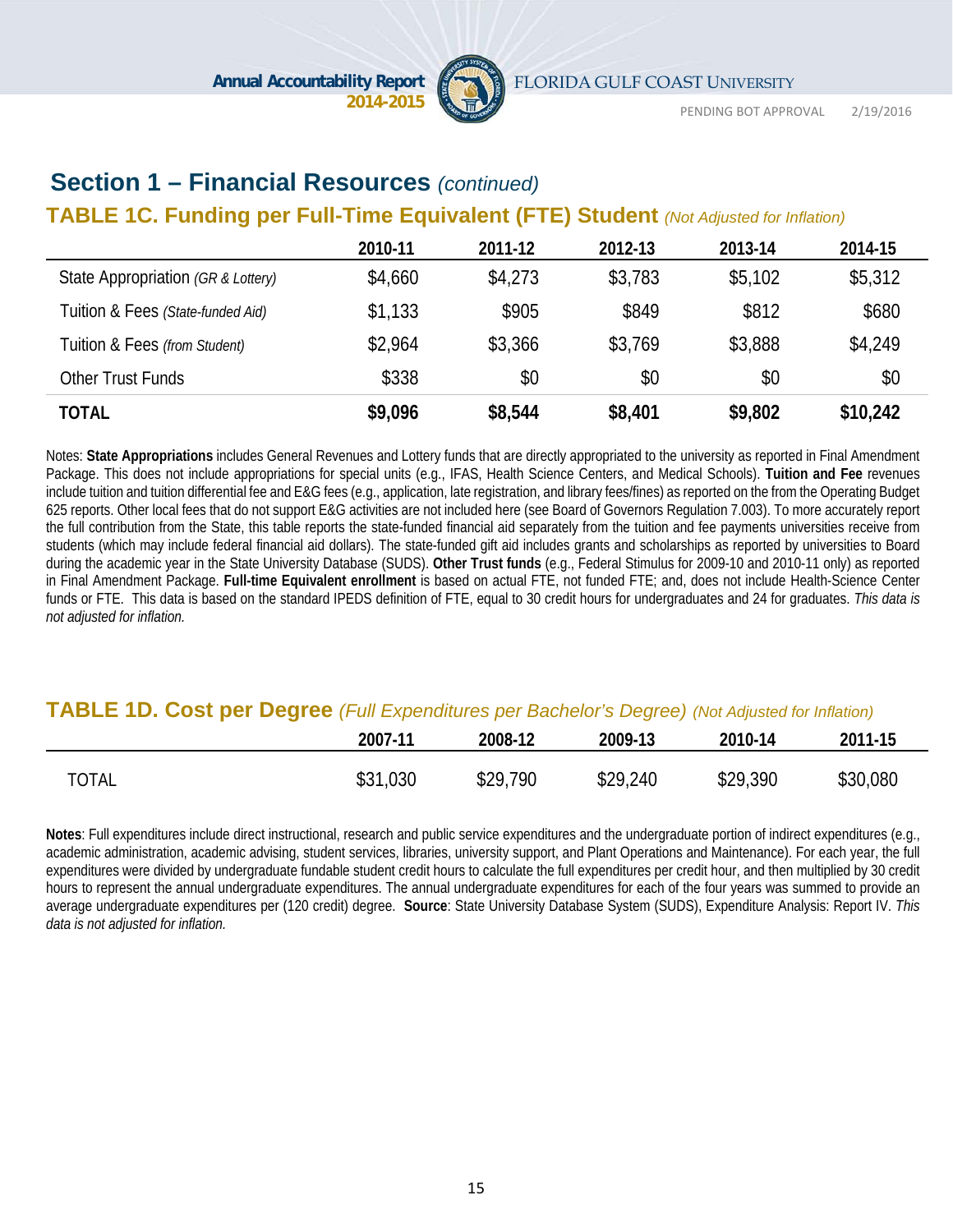

# **Section 1 – Financial Resources** *(continued)*

#### **TABLE 1E. University Other Budget Entities** *(Not Adjusted for Inflation)*

|                               | 2010-11      | 2011-12      | 2012-13      | 2013-14      | 2014-15      |
|-------------------------------|--------------|--------------|--------------|--------------|--------------|
| <b>Auxiliary Enterprises</b>  |              |              |              |              |              |
| Revenues                      | \$34,935,303 | \$36,930,004 | \$41,886,122 | \$43,744,947 | \$47,586,452 |
| Expenditures                  | \$26,773,354 | \$29,365,269 | \$25,024,387 | \$26,992,084 | \$29,010,769 |
| <b>Contracts &amp; Grants</b> |              |              |              |              |              |
| Revenues                      | \$15,104,870 | \$16,017,365 | \$17,364,483 | \$13,139,621 | \$11,377,461 |
| Expenditures                  | \$15,502,218 | \$16,950,090 | \$17,789,333 | \$13,347,304 | \$12,204,284 |
| <b>Local Funds</b>            |              |              |              |              |              |
| Revenues                      | \$30,308,275 | \$33,387,568 | \$35,369,172 | \$38,205,837 | \$41,775,379 |
| Expenditures                  | \$31,136,829 | \$34,137,506 | \$34,828,988 | \$39,222,428 | \$42,033,904 |
| <b>Faculty Practice Plans</b> |              |              |              |              |              |
| Revenues                      | \$0          | \$0          | \$0          | \$0          | \$0          |
| <b>Expenditures</b>           | \$0          | \$0          | \$0          | \$0          | \$0          |

Notes: Revenues do not include transfers. Expenditures do not include non-operating expenditures. **Auxiliary Enterprises** are self-supported through fees, payments and charges. Examples include housing, food services, bookstores, parking services, health centers. **Contract & Grants**  resources are received from federal, state or private sources for the purposes of conducting research and public service activities. **Local Funds** are associated with student activity (supported by the student activity fee), student financial aid, concessions, intercollegiate athletics, technology fee, green fee, and student life & services fee. **Faculty Practice Plan** revenues/receipts are funds generated from faculty practice plan activities. Faculty Practice Plan expenditures include all expenditures relating to the faculty practice plans, including transfers between other funds and/or entities. This may result in double counting in information presented within the annual report. Source: Operating Budget, Report 615. *This data is not adjusted for inflation.*

#### **TABLE 1F. Voluntary Support of Higher Education** *(Not Adjusted for Inflation)*

|                                     | 2010-11  | 2011-12  | 2012-13  | 2013-14  | 2014-15  |
|-------------------------------------|----------|----------|----------|----------|----------|
| <b>Endowment Value</b><br>(\$1000s) | \$56,673 | \$55,552 | \$62,968 | \$75,746 | \$74,883 |
| <b>Gifts Received</b><br>(\$1000s)  | \$6,779  | \$5,280  | \$6,813  | \$17,442 | \$8,314  |
| Percentage of<br>Alumni Donors      | 3.1%     | 3.0%     | 2.8%     | 3.7%     | 4.6%     |

Notes: **Endowment value** at the end of the fiscal year, as reported in the annual NACUBO Endowment Study. **Gifts Received** as reported in the Council for Aid to Education's Voluntary Support of Education (VSE) survey in the section entitled "Gift Income Summary," this is the sum of the present value of all gifts (including outright and deferred gifts) received for any purpose and from all sources during the fiscal year, excluding pledges and bequests. (There's a deferred gift calculator at www.cae.org/vse.) The present value of non-cash gifts is defined as the tax deduction to the donor as allowed by the IRS. **Percentage of Alumni Donors** as reported in the Council for Aid to Education's Voluntary Support of Education (VSE) survey in the section entitled "Additional Details," this is the number of alumni donors divided by the total number of alumni, as of the end of the fiscal year. "Alumni," as defined in this survey, include those holding a degree from the institution as well as those who attended the institution but did not earn a degree. *This data is not adjusted for inflation.*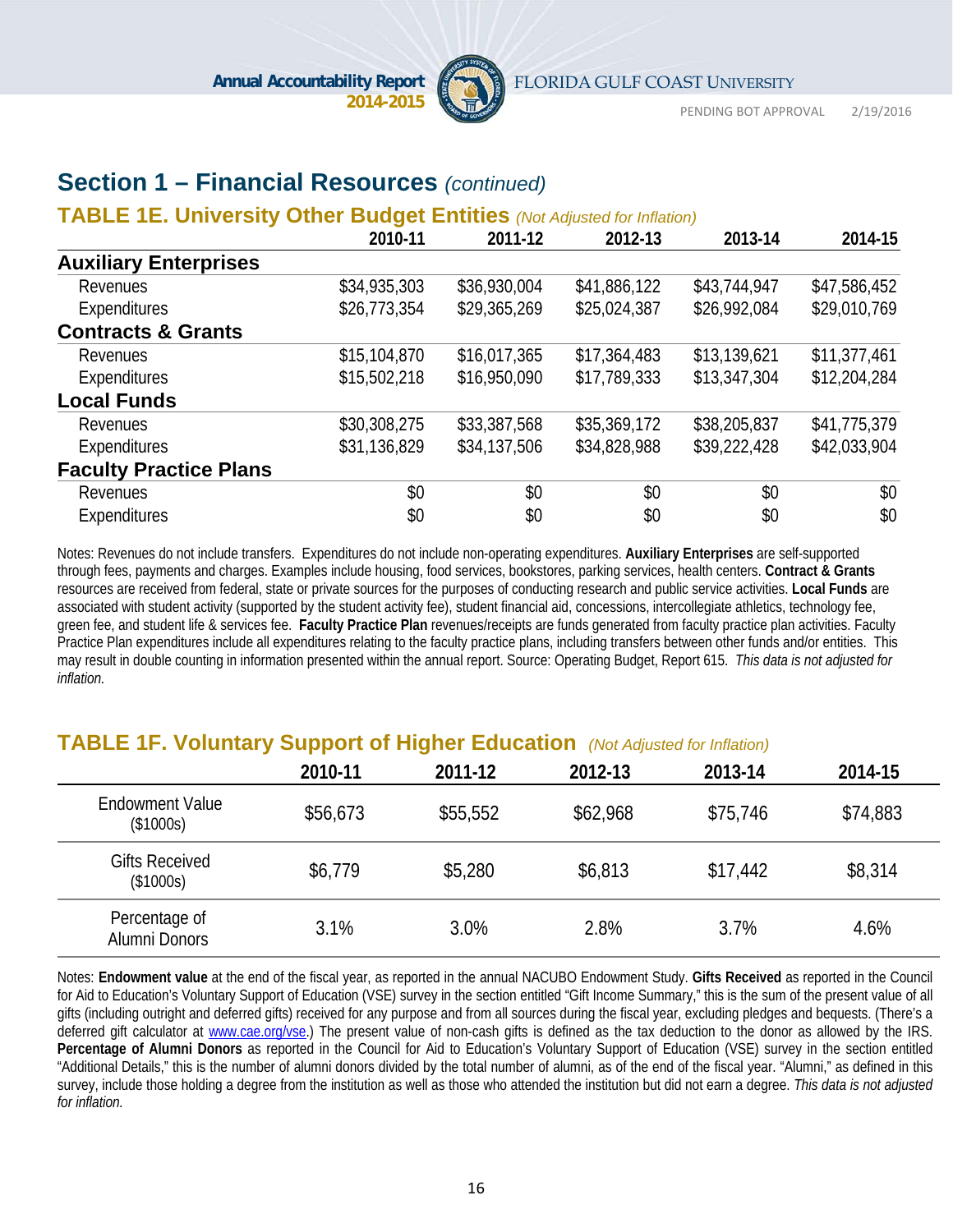

PENDING BOT APPROVAL 2/19/2016

# **Section 2 – Personnel**

#### **TABLE 2A. Personnel Headcount** *(in Fall term only)*

|                                           | 2010           | 2011           | 2012           | 2013           | 2014           |
|-------------------------------------------|----------------|----------------|----------------|----------------|----------------|
| <b>Full-time Employees</b>                |                |                |                |                |                |
| <b>Tenured Faculty</b>                    | 12             | 10             | 8              | 7              | 8              |
| Tenure-track Faculty                      | $\Omega$       | $\mathbf{0}$   | $\overline{0}$ | $\Omega$       | $\overline{0}$ |
| Non-Tenure Track Faculty                  | 361            | 384            | 418            | 422            | 439            |
| <b>Instructors Without Faculty Status</b> | $\theta$       | $\mathbf 0$    | 0              | $\overline{0}$ | $\theta$       |
| <b>Graduate Assistants/Associates</b>     | $\overline{0}$ | $\mathbf 0$    | 0              | $\overline{0}$ | $\overline{0}$ |
| Non-Instructional Employees               | 639            | 684            | 711            | 743            | 800            |
| <b>FULL-TIME SUBTOTAL</b>                 | 1,012          | 1,078          | 1,137          | 1,172          | 1,247          |
| <b>Part-time Employees</b>                |                |                |                |                |                |
| <b>Tenured Faculty</b>                    | $\overline{0}$ | $\overline{0}$ | $\overline{0}$ | $\overline{0}$ | $\overline{0}$ |
| Tenure-track Faculty                      | $\overline{0}$ | $\overline{0}$ | 0              | $\overline{0}$ | $\overline{0}$ |
| Non-Tenure Track Faculty                  | 216            | 232            | 222            | 226            | 264            |
| <b>Instructors Without Faculty Status</b> | $\Omega$       | $\overline{0}$ | $\Omega$       | $\Omega$       | $\Omega$       |
| <b>Graduate Assistants/Associates</b>     | 85             | 72             | 69             | 65             | 44             |
| Non-Instructional Employees               | 6              | 3              | 5              | 9              | 6              |
| <b>PART-TIME SUBTOTAL</b>                 | 307            | 307            | 296            | 300            | 314            |
| <b>TOTAL</b>                              | 1,319          | 1,385          | 1,433          | 1,472          | 1,561          |

Note: This table is based on the annual IPEDS Human Resources Survey, and provides full- and part-time medical and non-medical staff by faculty status and primary function/occupational activity. **Tenured and Tenure-Track Faculty** include those categorized within instruction, research, or public service. **Non-Tenure Track Faculty** includes adjunct faculty (on annual and less than annual contracts) and faculty on multi-year contracts categorized within instruction, research, or public service. **Instructors Without Faculty Status** includes postdoctoral research associates, and individuals hired as a staff member primarily to do research on a 3-year contract without tenure eligibility categorized within instruction, research, or public service. **Non-Instructional Employees** includes all executive, administrative and managerial positions regardless of faculty status; as well as, other support and service positions regardless of faculty status. Note: The universities vary on how they classify adjuncts (some include them as non-tenure track faculty while others do not consider them faculty and report them as instructors without faculty status) and part-time non-instructional employees.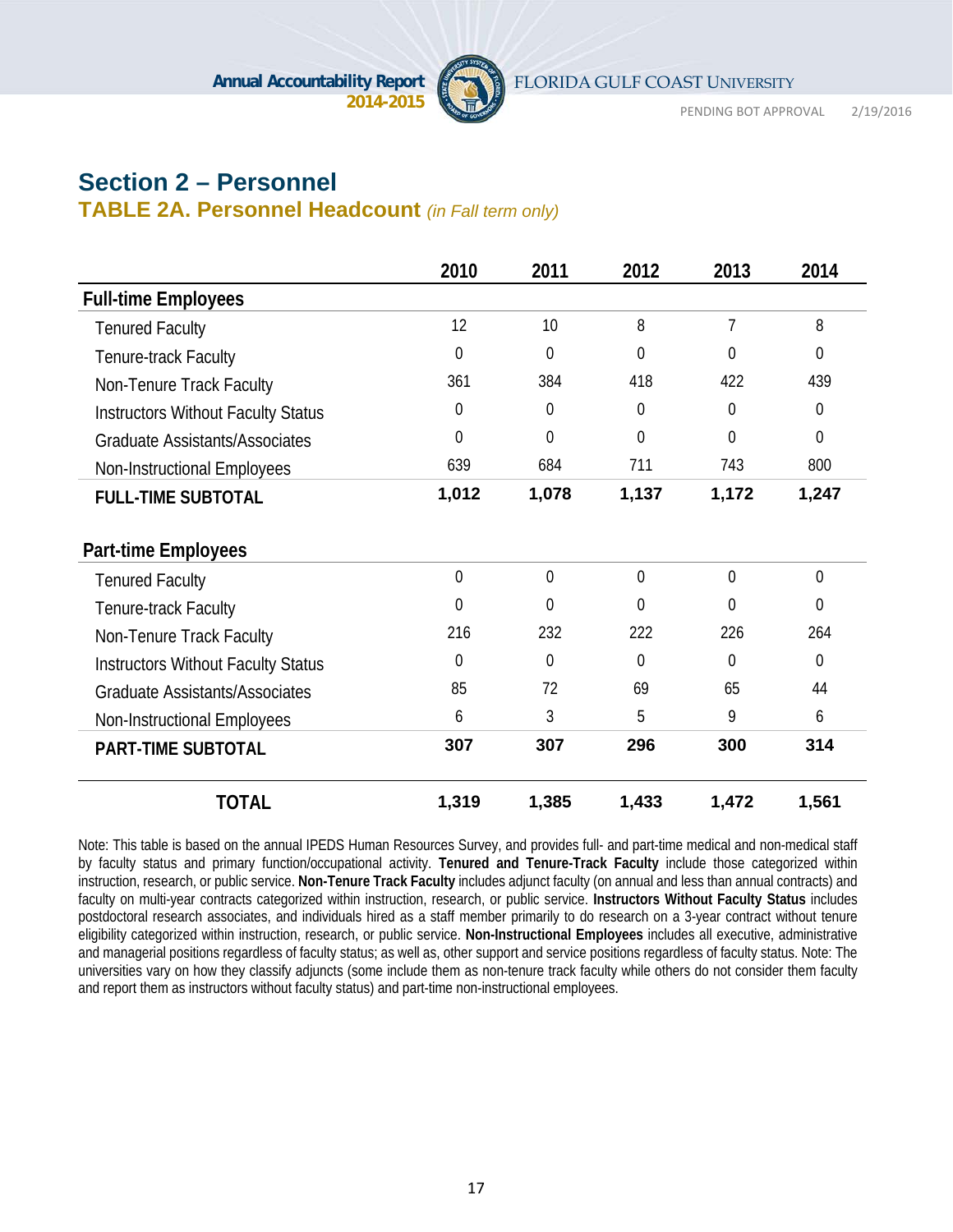

# **Section 3 – Enrollment**

# **TABLE 3A. Headcount Enrollment by Student Type and Level**

|                              | <b>Fall 2010</b> | <b>Fall 2011</b> | <b>Fall 2012</b> | <b>Fall 2013</b> | <b>Fall 2014</b> |
|------------------------------|------------------|------------------|------------------|------------------|------------------|
| <b>TOTAL</b>                 | 12,038           | 12,655           | 13,442           | 14,074           | 14,463           |
| <b>UNDERGRADUATE</b>         |                  |                  |                  |                  |                  |
| FTIC (Regular Admit)         | 6,469            | 7,127            | 7,868            | 8,348            | 8,998            |
| FTIC (Profile Admit)         | 334              | 346              | 330              | 377              | 353              |
| <b>AA Transfers</b>          | 1,640            | 1,758            | 1,895            | 1,948            | 1,864            |
| <b>Other Transfers</b>       | 1,828            | 1,876            | 1,941            | 2,081            | 1,816            |
| Subtotal                     | 10,271           | 11,107           | 12,034           | 12,754           | 13,031           |
| <b>GRADUATE</b>              |                  |                  |                  |                  |                  |
| Master's                     | 1,086            | 998              | 920              | 863              | 838              |
| <b>Research Doctoral</b>     | $\mathbf 0$      | 17               | 48               | 48               | 64               |
| <b>Professional Doctoral</b> | 67               | 74               | 80               | 76               | 95               |
| Dentistry                    | 0                | 0                | 0                | 0                | $\mathcal O$     |
| Law                          | 0                | 0                | 0                | 0                | 0                |
| Medicine                     | 0                | 0                | 0                | 0                | 0                |
| Nursing Practice             | 0                | 0                | 0                | 0                | 0                |
| Pharmacy                     | 0                | 0                | 0                | 0                | 0                |
| Physical Therapist           | 67               | 74               | 80               | 76               | 95               |
| Veterinary Medicine          | $\mathcal O$     | 0                | 0                | 0                | 0                |
| Other                        | 0                | 0                | 0                | 0                | 0                |
| Subtotal                     | 1,153            | 1,089            | 1,048            | 987              | 997              |
| <b>UNCLASSIFIED</b>          |                  |                  |                  |                  |                  |
| <b>HS Dual Enrolled</b>      | 32               | 27               | 30               | 21               | 25               |
| Other                        | 582              | 432              | 330              | 312              | 410              |
| Subtotal                     | 614              | 459              | 360              | 333              | 435              |

Note: This table reports the number of students enrolled at the university by student type categories. The determination for undergraduate, graduate and unclassified is based on the institutional class level values. Unclassified refers to a student who has not yet been formally admitted into a degree program but is enrolled. The student type for undergraduates is based on the Type of Student at Time of Most Recent Admission. The student type for graduates is based on the degree that is sought and the student CIP code. Students classified by the university as post-baccalaureate are counted as "other" unclassified for the purposes of this table. This differs from the methodology used to produce data for the online interactive enrollment tool (on the Board's website) which includes post-bacs as undergraduates regardless of degree sought.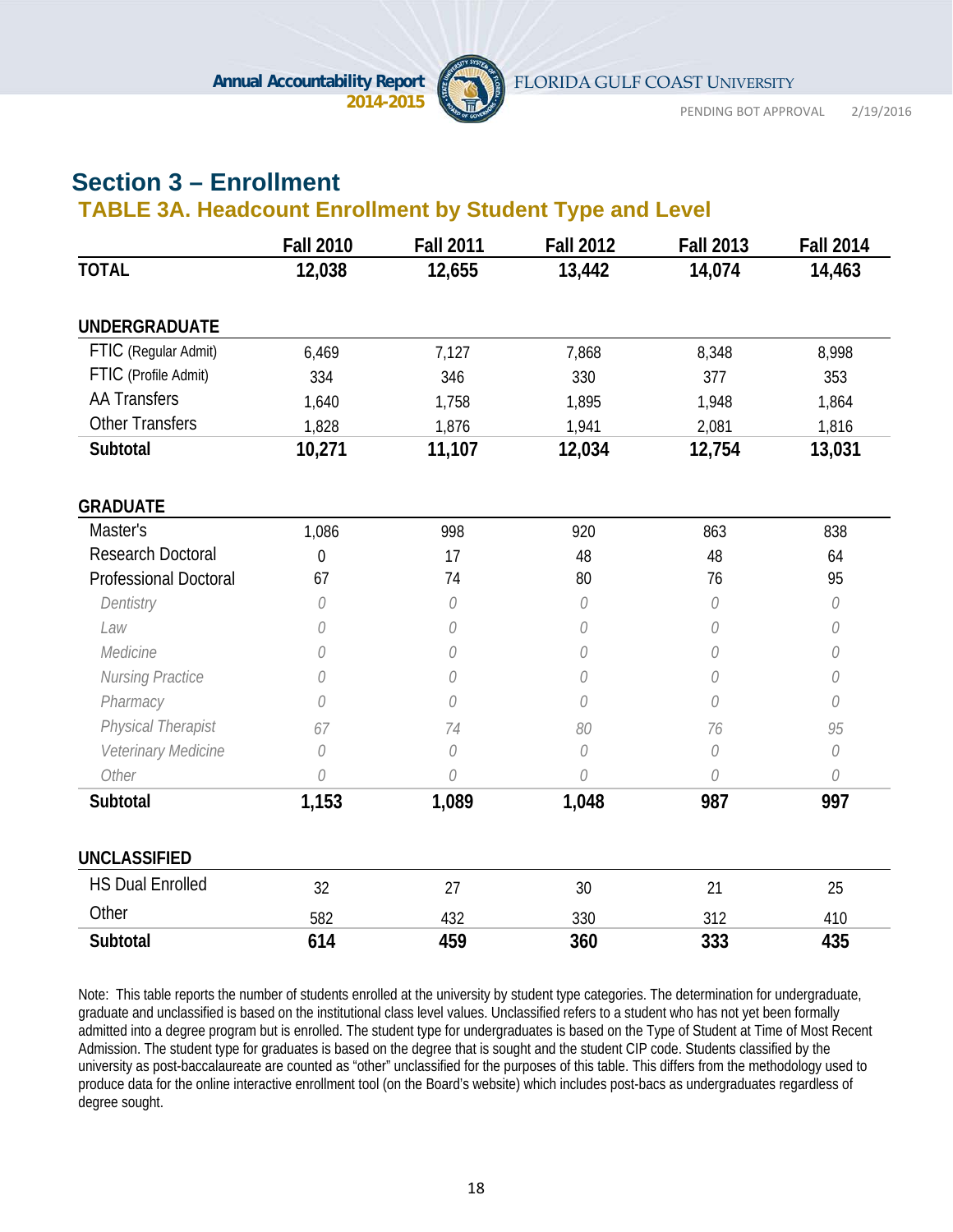

# **Section 3 – Enrollment** *(continued)*

## **TABLE 3B. Full-Time Equivalent (FTE) Enrollment [State Fundable only]**

|                              | 2012-13          |        | 2013-14                 |        | 2014-15                 |        |
|------------------------------|------------------|--------|-------------------------|--------|-------------------------|--------|
|                              | State-<br>Funded | Actual | State-<br><b>Funded</b> | Actual | State-<br><b>Funded</b> | Actual |
| <b>FLORIDA RESIDENTS</b>     |                  |        |                         |        |                         |        |
| Lower-Division               | 2,224            | 4,036  |                         | 4,280  |                         | 4,362  |
| <b>Upper-Division</b>        | 2,319            | 3,324  |                         | 3,477  |                         | 3,695  |
| Master's (GRAD I)            | 510              | 517    |                         | 492    |                         | 475    |
| Doctoral (GRAD II)           | 10               | 122    |                         | 111    |                         | 104    |
| Subtotal                     | 5,063            | 7,999  |                         | 8,360  |                         | 8,636  |
| <b>NON-FLORIDA RESIDENTS</b> |                  |        |                         |        |                         |        |
| Lower-Division               |                  | 211    |                         | 232    |                         | 282    |
| <b>Upper-Division</b>        |                  | 120    |                         | 128    |                         | 144    |
| Master's (GRAD I)            |                  | 19     |                         | 18     |                         | 17     |
| Doctoral (GRAD II)           |                  | 6      |                         | 8      |                         | 11     |
| Subtotal                     | 310              | 356    |                         | 385    |                         | 454    |
| <b>TOTAL FTE</b>             |                  |        |                         |        |                         |        |
| Lower-Division               |                  | 4,247  | 2,404                   | 4,512  | 2,404                   | 4,645  |
| <b>Upper-Division</b>        |                  | 3,444  | 2,427                   | 3,605  | 2,427                   | 3,839  |
| Master's (GRAD I)            |                  | 537    | 532                     | 510    | 532                     | 491    |
| Doctoral (GRAD II)           |                  | 128    | 10                      | 119    | 10                      | 115    |
| Total                        | 5,373            | 8,355  | 5,373                   | 8,745  | 5,373                   | 9,090  |
| Total (US Definition)        | 7,164            | 11,140 | 7,164                   | 11,660 | 7,164                   | 12,120 |

Notes: Full-time Equivalent (FTE) student is a measure of instructional effort (and student activity) that is based on the number of credit hours that students enroll by course level. FTE is based on the Florida definition, which divides undergraduate credit hours by 40 and graduate credit hours by 32 (US definition based on Undergraduate FTE = 30 and Graduate FTE = 24 credit hours). In 2013-14, the Florida Legislature chose to no longer separate funded non-resident FTE from funded resident FTE. **Funded** enrollment as reported in the General Appropriations Act and Board of Governors' Allocation Summary. **Actual** enrollment only reports 'state-fundable' FTE as reported by Universities to the Board of Governors in the Student Instruction File (SIF). Totals are actual and may not equal sum of reported student levels due to rounding of student level FTE. Total FTE are equal in tables 3B and 3C.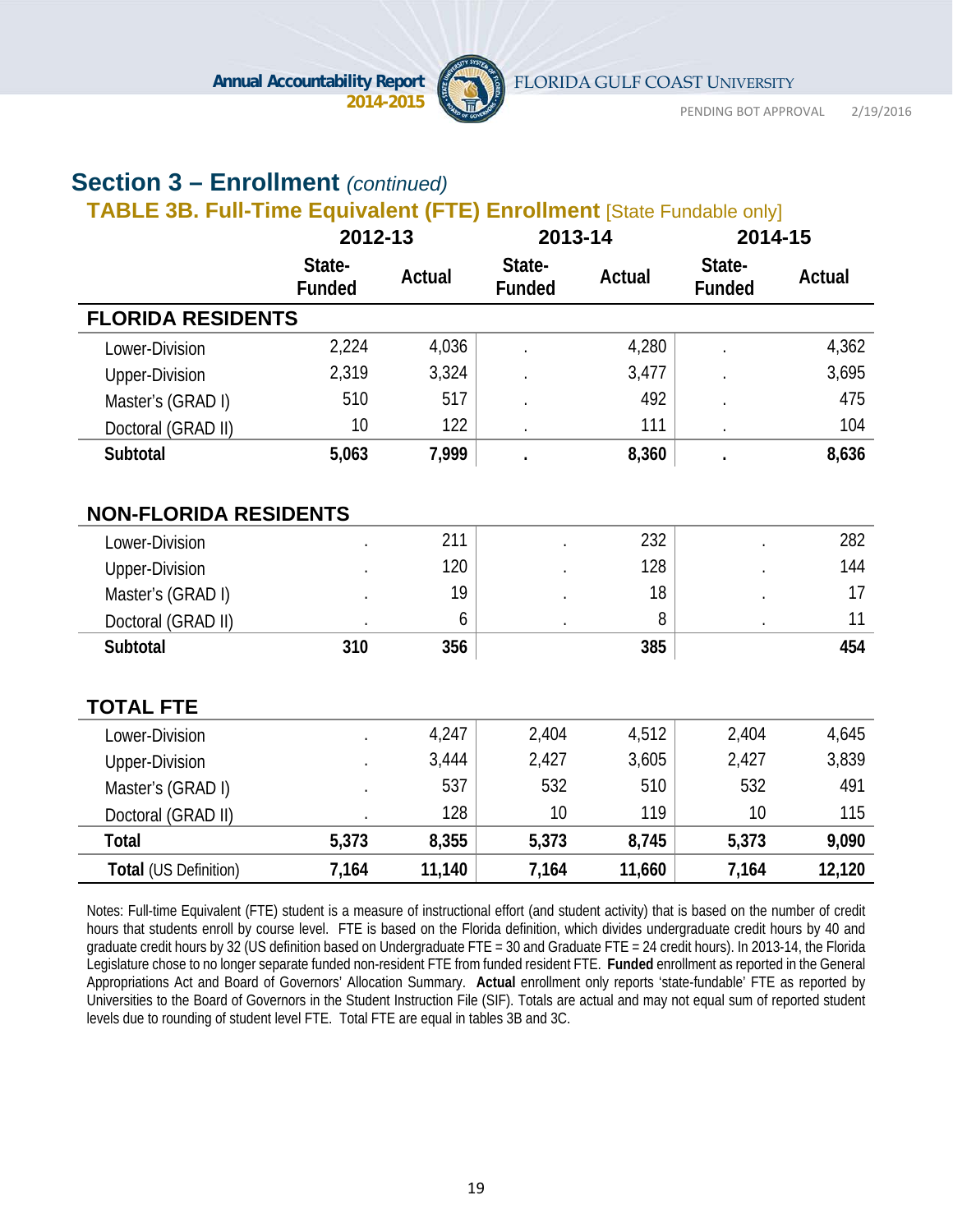

# **Section 3 – Enrollment** *(continued)*

|                          | <b>TABLE 3C. Full-Time Equivalent (FTE) Enrollment by Method of Instruction</b> |         |         |         |                |  |
|--------------------------|---------------------------------------------------------------------------------|---------|---------|---------|----------------|--|
|                          | 2010-11                                                                         | 2011-12 | 2012-13 | 2013-14 | 2014-15        |  |
| <b>TRADITIONAL</b>       |                                                                                 |         |         |         |                |  |
| Lower-Division           | 2,965                                                                           | 3,262   | 3,539   | 3,720   | 3,748          |  |
| <b>Upper-Division</b>    | 2,608                                                                           | 2,778   | 2,815   | 2,979   | 3,150          |  |
| Master's (GRAD 1)        | 384                                                                             | 363     | 338     | 339     | 347            |  |
| Doctoral (GRAD 2)        | 63                                                                              | 69      | 85      | 89      | 90             |  |
| <b>TOTAL</b>             | 6,020                                                                           | 6,472   | 6,776   | 7,128   | 7,335          |  |
| <b>HYBRID</b>            |                                                                                 |         |         |         |                |  |
| Lower-Division           | 78                                                                              | 69      | 73      | 48      | 43             |  |
| <b>Upper-Division</b>    | 101                                                                             | 125     | 86      | 54      | 22             |  |
| Master's (GRAD 1)        | 111                                                                             | 74      | 53      | 38      | 13             |  |
| Doctoral (GRAD 2)        | $\overline{4}$                                                                  | 17      | 21      | 8       | $\overline{0}$ |  |
| <b>TOTAL</b>             | 293                                                                             | 285     | 233     | 149     | 78             |  |
| <b>DISTANCE LEARNING</b> |                                                                                 |         |         |         |                |  |
| Lower-Division           | 586                                                                             | 607     | 635     | 743     | 854            |  |
| <b>Upper-Division</b>    | 519                                                                             | 493     | 543     | 571     | 667            |  |
| Master's (GRAD 1)        | 167                                                                             | 169     | 146     | 132     | 132            |  |
| Doctoral (GRAD 2)        | 13                                                                              | 19      | 22      | 23      | 25             |  |
| <b>TOTAL</b>             | 1,285                                                                           | 1,287   | 1,346   | 1,469   | 1,678          |  |
| <b>TOTAL</b>             |                                                                                 |         |         |         |                |  |
| Lower-Division           | 3,629                                                                           | 3,937   | 4,247   | 4,512   | 4,645          |  |
| <b>Upper-Division</b>    | 3,228                                                                           | 3,397   | 3,444   | 3,605   | 3,839          |  |
| Master's (GRAD 1)        | 662                                                                             | 606     | 537     | 510     | 491            |  |
| Doctoral (GRAD 2)        | 79                                                                              | 105     | 128     | 119     | 115            |  |
| <b>TOTAL</b>             | 7,598                                                                           | 8,045   | 8,355   | 8,745   | 9,090          |  |

Note: Full-time Equivalent (FTE) student is a measure of instructional effort (and student activity) that is based on the number of credit hours that students enroll by course level. FTE is based on the Florida definition, which divides undergraduate credit hours by 40 and graduate credit hours by 32. **Distance Learning** is a course in which at least 80 percent of the direct instruction of the course is delivered using some form of technology when the student and instructor are separated by time or space, or both (per 1009.24(17), *F.S.*). **Hybrid** is a course where 50% to 79% of the instruction is delivered using some form of technology, when the student and instructor are separated by time or space, or both (per SUDS data element 2052). **Traditional (and Technology Enhanced)** refers to primarily face to face instruction utilizing some form of technology for delivery of supplemental course materials for *no more* than 49% of instruction (per SUDS data element 2052). Totals are actual and may not equal sum of reported student levels due to rounding of student level FTE. Total FTE are equal in tables 3B and 3C.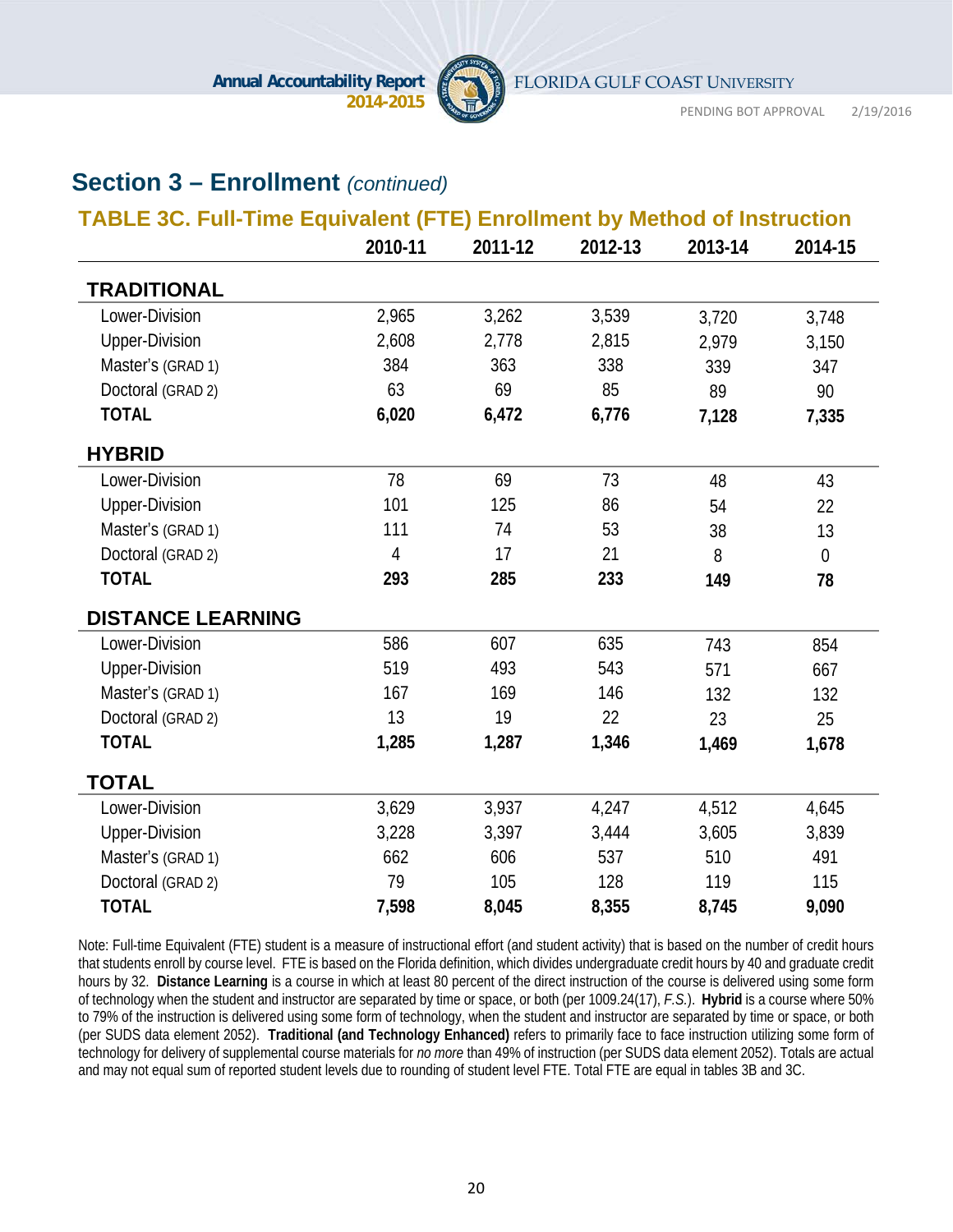

# **Section 3 – Enrollment** *(continued)*

# **TABLE 3D. Headcount Enrollment by Military Status and Student Level**

|                     | <b>Fall 2010</b> | <b>Fall 2011</b> | <b>Fall 2012</b> | <b>Fall 2013</b> | <b>Fall 2014</b> |
|---------------------|------------------|------------------|------------------|------------------|------------------|
| <b>MILITARY</b>     |                  |                  |                  |                  |                  |
| Unclassified        | 5                | $\overline{0}$   | 5                | 4                | 6                |
| Undergraduate       | 99               | 12               | 111              | 122              | 123              |
| Master's (GRAD 1)   | 10               | 4                | 14               | 5                | 12               |
| Doctoral (GRAD 2)   | 1                | $\overline{0}$   |                  | $\overline{2}$   |                  |
| Subtotal            | 115              | 16               | 131              | 133              | 142              |
| <b>DEPENDENTS</b>   |                  |                  |                  |                  |                  |
| Unclassified        | $\overline{2}$   | $\overline{0}$   | $\mathbf{1}$     | $\overline{0}$   | 1                |
| Undergraduate       | 55               | 13               | 81               | 102              | 101              |
| Master's (GRAD 1)   |                  | $\overline{0}$   |                  | 2                | $\overline{2}$   |
| Doctoral (GRAD 2)   | 0                | $\Omega$         |                  |                  |                  |
| Subtotal            | 58               | 13               | 84               | 105              | 105              |
| <b>NON-MILITARY</b> |                  |                  |                  |                  |                  |
| Unclassified        | 575              | 432              | 324              | 308              | 233              |
| Undergraduate       | 10,149           | 11,109           | 11,872           | 12,551           | 13,002           |
| Master's (GRAD 1)   | 1,036            | 977              | 885              | 856              | 824              |
| Doctoral (GRAD 2)   | 105              | 108              | 146              | 121              | 157              |
| Subtotal            | 11,865           | 12,626           | 13,227           | 13,836           | 14,216           |
| <b>TOTAL</b>        | 12,038           | 12,655           | 13,442           | 14,074           | 14,463           |

Note: This table provides trend data on the number of students enrolled based on their military status. **Military** includes students who were classified as Active Duty, Veterans, National Guard, or Reservist. **Eligible Dependents** includes students who were classified as eligible dependents (dependents who received veteran's benefits). **Non-Military** includes all other students.

## **TABLE 3E. University Access Rate:** Undergraduate Enrollment with Pell Grant

|                         | <b>Fall 2010</b> | <b>Fall 2011</b> | <b>Fall 2012</b> | <b>Fall 2013</b> | <b>Fall 2014</b> |
|-------------------------|------------------|------------------|------------------|------------------|------------------|
| Pell Grant Recipients   | 3,070            | 3,726            | 4,208            | 4,400            | 4,398            |
| Percent with Pell Grant | 30.27%           | 33.96%           | 35.41%           | 35.01%           | 33.80%           |

Note: This table reports the University's Access Rate, which is a measure of the percentage of undergraduate students who have received a federal Pell grant award during a given Fall term. The top row reports the number of students who received a Pell Grant award. The bottom row provides the percentage of eligible students that received a Pell Grant award. This metric was included in the Board of Governors Performance Based Funding Model in 2014 – for more information see: http://www.flbog.edu/about/budget/performance\_funding.php.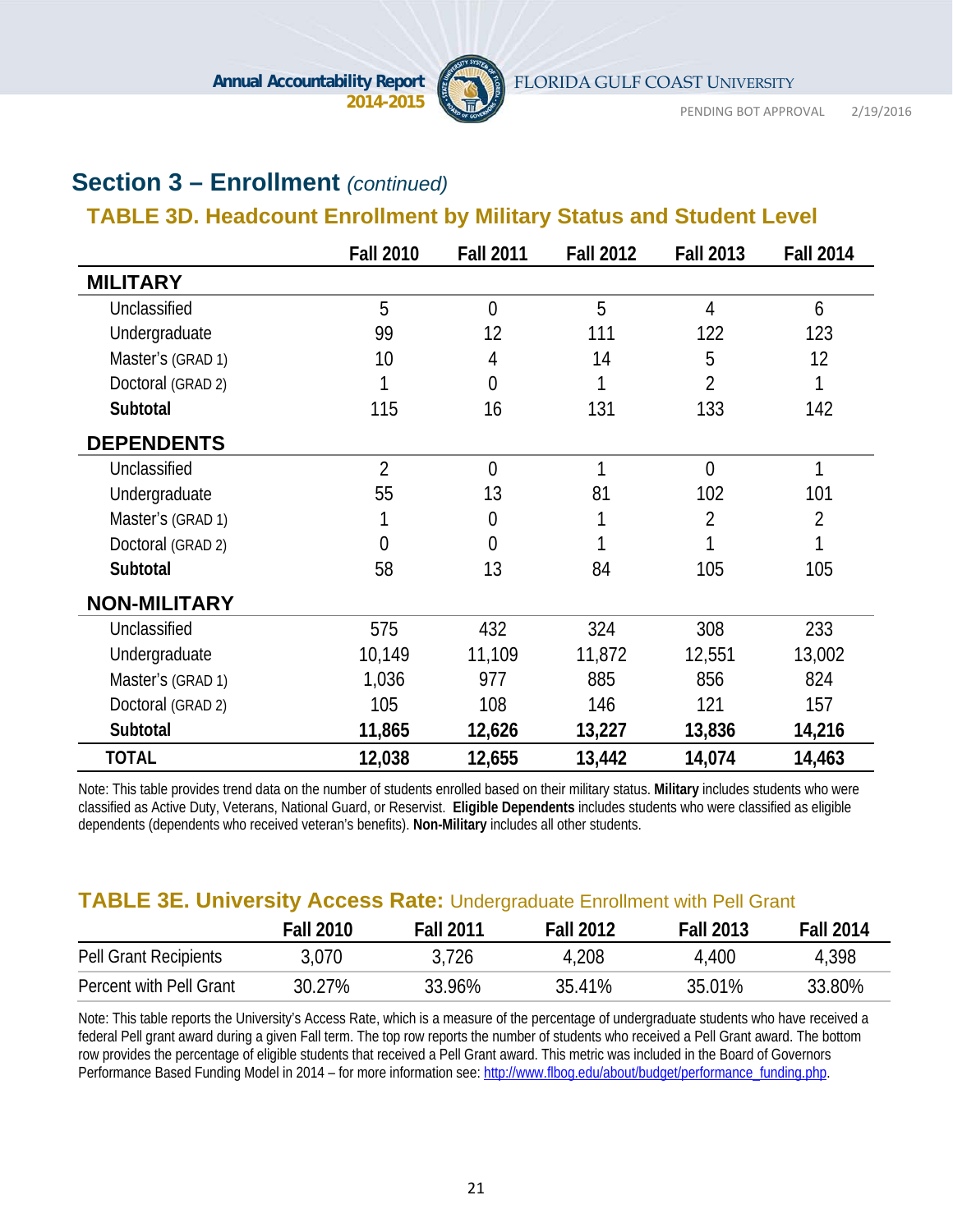

# **Section 4 – Undergraduate Education**

# **TABLE 4A. Baccalaureate Degree Program Changes in AY 2014-15**

| <b>Title of Program</b>                                | Six-digit<br>CIP.<br>Code | Degree<br>Level  | Date of<br><b>UBOT</b><br>Action | <b>Starting</b><br>or Ending<br>Term | <b>Comments</b> |  |  |  |
|--------------------------------------------------------|---------------------------|------------------|----------------------------------|--------------------------------------|-----------------|--|--|--|
| New Programs                                           |                           |                  |                                  |                                      |                 |  |  |  |
| <b>Music Therapy</b>                                   | 51.2305                   | <b>Bachelors</b> | 4/21/2015                        | <b>2015 FALL</b>                     |                 |  |  |  |
| <b>Terminated Programs</b>                             |                           |                  |                                  |                                      |                 |  |  |  |
| <b>Applied Science</b>                                 | 24.0102                   | <b>Bachelors</b> | 4/21/2015                        | 2015 SPRING                          |                 |  |  |  |
| Spanish                                                | 16.0905                   | <b>Bachelors</b> | 4/21/2015                        | 2015 SPRING                          |                 |  |  |  |
| <b>Programs Suspended for New Enrollments</b>          |                           |                  |                                  |                                      |                 |  |  |  |
| Health/Health Care<br>Administration/Management        | 51.0701                   | <b>Bachelors</b> |                                  |                                      |                 |  |  |  |
| Liberal Arts and Sciences/Liberal<br><b>Studies</b>    | 24.0101                   | <b>Bachelors</b> |                                  |                                      |                 |  |  |  |
| New Programs Considered By University But Not Approved |                           |                  |                                  |                                      |                 |  |  |  |
| None                                                   |                           |                  |                                  |                                      |                 |  |  |  |

Note: This table does not include new majors or concentrations added under an existing degree program CIP Code. This table reports the new and terminated program changes based on Board action dates between May 5, 2014 and May 4, 2015.

**New Programs** are proposed new degree programs that have been completely through the approval process at the university and, if appropriate, the Board of Governors. Does not include new majors or concentrations added under an existing degree program CIP Code.

**Terminated Programs** are degree programs for which the entire CIP Code has been terminated and removed from the university's inventory of degree programs. Does not include majors or concentrations terminated under an existing degree program CIP Code if the code is to remain active on the academic degree inventory.

**Programs Suspended for New Enrollments** are degree programs for which enrollments have been temporarily suspended for the entire CIP Code, but the program CIP Code has not been terminated. Does not include majors or concentrations suspended under an existing degree program CIP Code if the code is to remain active on the academic degree inventory and new enrollments in any active major will be reported. Programs included in this list may have been suspended for new enrollments sometime in the past and have continued to be suspended at least one term of this academic year.

**New Programs Considered by University But Not Approved** includes any programs considered by the university board of trustees, or any committee of the board, but not approved for implementation. Also include any programs that were returned prior to board consideration by the university administration for additional development, significant revisions, or re-conceptualization; regardless of whether the proposal was eventually taken to the university board for approval. Count the returns once per program, not multiple times the proposal was returned for revisions, unless there is a total re-conceptualization that brings forward a substantially different program in a different CIP Code.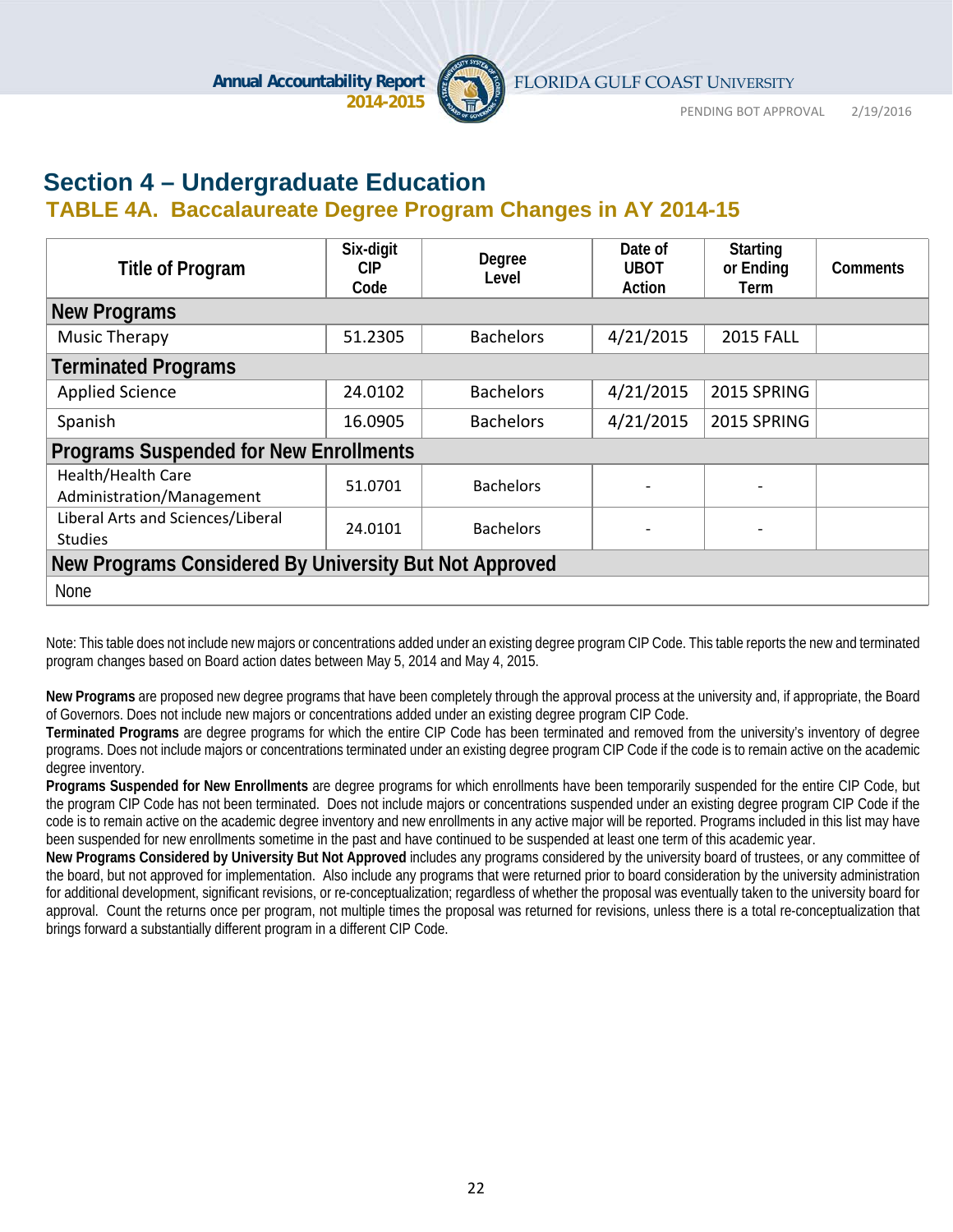

FLORIDA GULF COAST UNIVERSITY

PENDING BOT APPROVAL 2/19/2016

# **Section 4 – Undergraduate Education** *(continued)*

# **TABLE 4B. Full-time, First-Time-in-College (FTIC) Retention Rates**

*Retained in the Second Fall Term at Same University*

|                                      | 2010-11 | 2011-12 | 2012-13 | 2013-14 | 2014-15 |
|--------------------------------------|---------|---------|---------|---------|---------|
| Cohort Size                          | 2,197   | 2,527   | 2,686   | 2.670   | 2,722   |
| % Retained<br>with Any GPA           | 75%     | 76%     | 76%     | 78%     | 79%     |
| % Retained<br>with GPA 2.0 or higher | 66%     | 68%     | 70%     | 71.72%  | 73.48%  |

Notes: **Cohorts** are based on undergraduate students who enter the institution in the Fall term (or Summer term and continue into the Fall term). **Percent Retained with Any GPA** is based on student enrollment in the Fall term following their first year. **Percent Retained with GPA Above 2.0** is based on student enrollment in the Fall term following their first years for those students with a GPA of 2.0 or higher at the end of their first year (Fall, Spring, Summer). The most recent year of Retention data is based on preliminary data (SIFP file) that is comparable to the final data (SIF file) but may be revised in the following years based on changes in student cohorts. The 2014-15 Percent Retained with at least a 2.0 GPA was revised on 2/19/2016 to correct an error.

# **TABLE 4C. Full-time, First-Time-in-College (FTIC) Six-Year Graduation Rates**

| Term of Entry    | 2005-11 | 2006-12 | 2007-13 | 2008-14 | 2009-15 |
|------------------|---------|---------|---------|---------|---------|
| Cohort Size      | 1,218   | 1,485   | 1,685   | 1,761   | 1,958   |
| % Graduated      | 45%     | 45%     | 44%     | 49%     | 43%     |
| % Still Enrolled | 5%      | 6%      | 7%      | 5%      | 6%      |
| % Success Rate   | 50%     | 51%     | 51%     | 54%     | 49%     |

Notes: **Cohorts** are based on FTIC undergraduate students who enter the institution in the Fall term (or Summer term and continue into the Fall term). **Percent Graduated** reports the percent of FTICs who graduated from the same institution within six years. This metric does not include students who enrolled as part-time students (in their first year), or who transfer into the institution. This metric complies with the requirements of the federal Student Right to Know Act that requires institutions to report the completion status at 150% of normal time (or six years). **Success Rate** measures the percentage of an initial cohort of students who have either graduated or are still enrolled at the same university. This data should match the IPEDS Graduation Rate Survey data that is due in late February.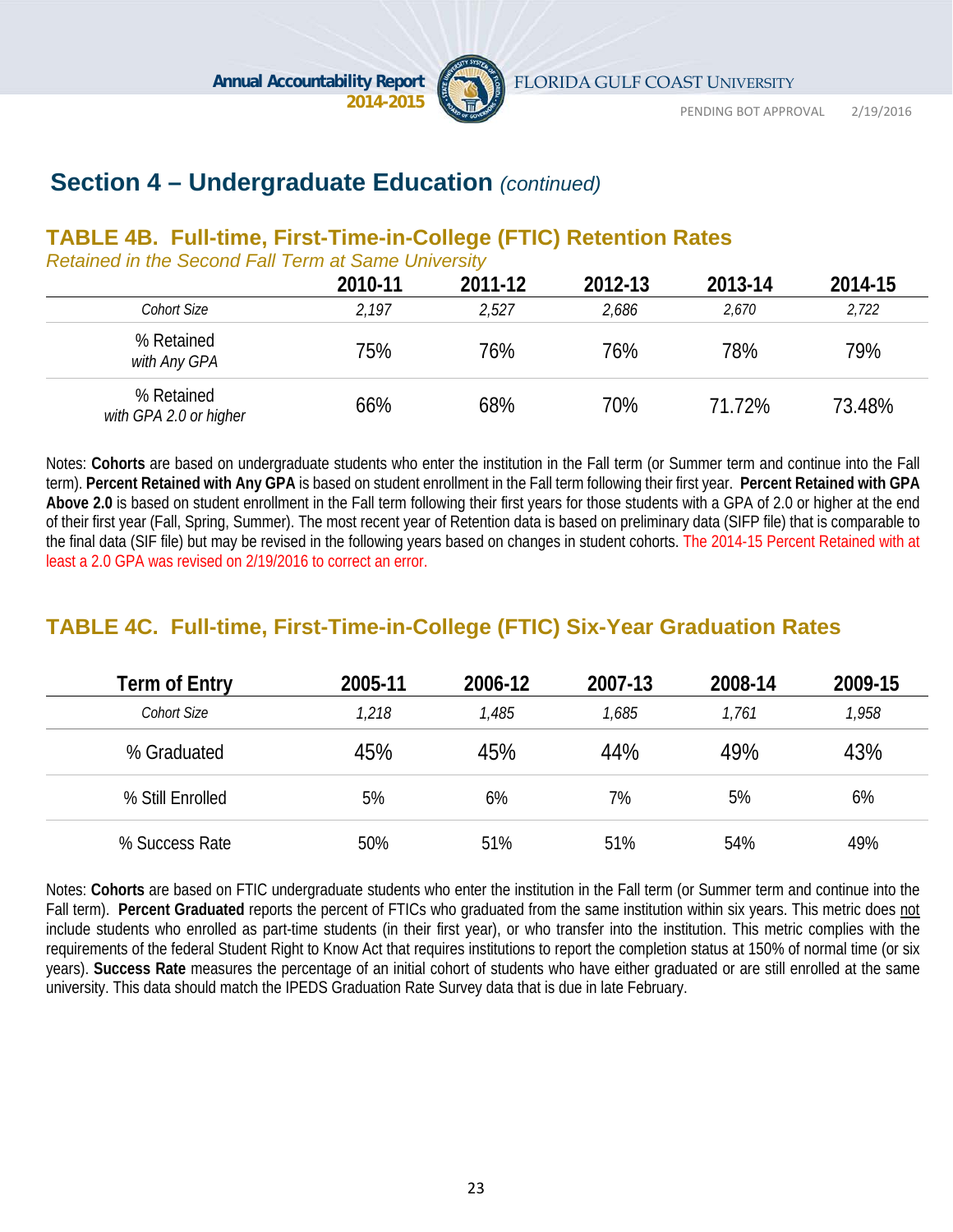

PENDING BOT APPROVAL 2/19/2016

# **Section 4 – Undergraduate Education** *(continued)*

#### **TABLE 4D. Graduation Rates** *for* **First-Time-in-College (FTIC) Students**

*(includes Full- and Part-time students)*

| 4 – Year Rates           | 2007-11 | 2008-12 | 2009-13 | 2010-14 | 2011-15 |
|--------------------------|---------|---------|---------|---------|---------|
| 2,569                    | 1.790   | 1,804   | 1.977   | 2,221   | 2,569   |
| Same University          | 21%     | 23%     | 21%     | 20%     | 21%     |
| Other University in SUS  | 3%      | 3%      | 4%      | 4%      | 3%      |
| <b>Total from System</b> | 25%     | 26%     | 26%     | 26%     | 26%     |

| 6 – Year Rates          | 2005-11 | 2006-12 | 2007-13 | 2008-14 | 2009-15 |
|-------------------------|---------|---------|---------|---------|---------|
| Cohort Size             | 1,312   | 1,587   | 1,790   | 1,804   | 1,977   |
| Same University         | 44%     | 44%     | 43%     | 48.78%  | 42.99%  |
| Other University in SUS | 10%     | 9%      | 8%      | 11%     | 12%     |
| Total from System       | 54%     | 53%     | 51%     | 60%     | 55%     |

Notes: **Cohorts** are based on undergraduate students who enter the institution in the Fall term (or Summer term and continue into the Fall term). First-time-in-college (FTIC) cohort is defined as undergraduates entering in fall term (or summer continuing to fall) with fewer than 12 hours earned after high school graduation. The initial cohorts can be revised to remove students, who have allowable exclusions as defined by IPEDS, from the cohort. FTIC students who are enrolled in advanced graduate degree programs that do not award a Bachelor's degree are removed from the cohorts.

**Graduates** are students in the cohort who have graduated by the summer term in their fourth or sixth year. Degree data often includes 'late degrees' which are degrees that were awarded in a previous term, but reported to SUDS later; so, the most recent year of data in this table only provides preliminary graduation rate data that may change with the addition of "late degrees". Late degrees reported in conjunction with the IPEDS Graduation Rate Survey due in mid-February will be reflected in the following year.

**Same University** provides graduation rates for students in the cohort who graduated from the same institution.

**Other University in SUS** provides graduation rates for students in the cohort who graduated from a different State University System of Florida institution. These data do not report students in the cohort who did not graduate from the SUS, but did graduate from another institution outside the State University System of Florida.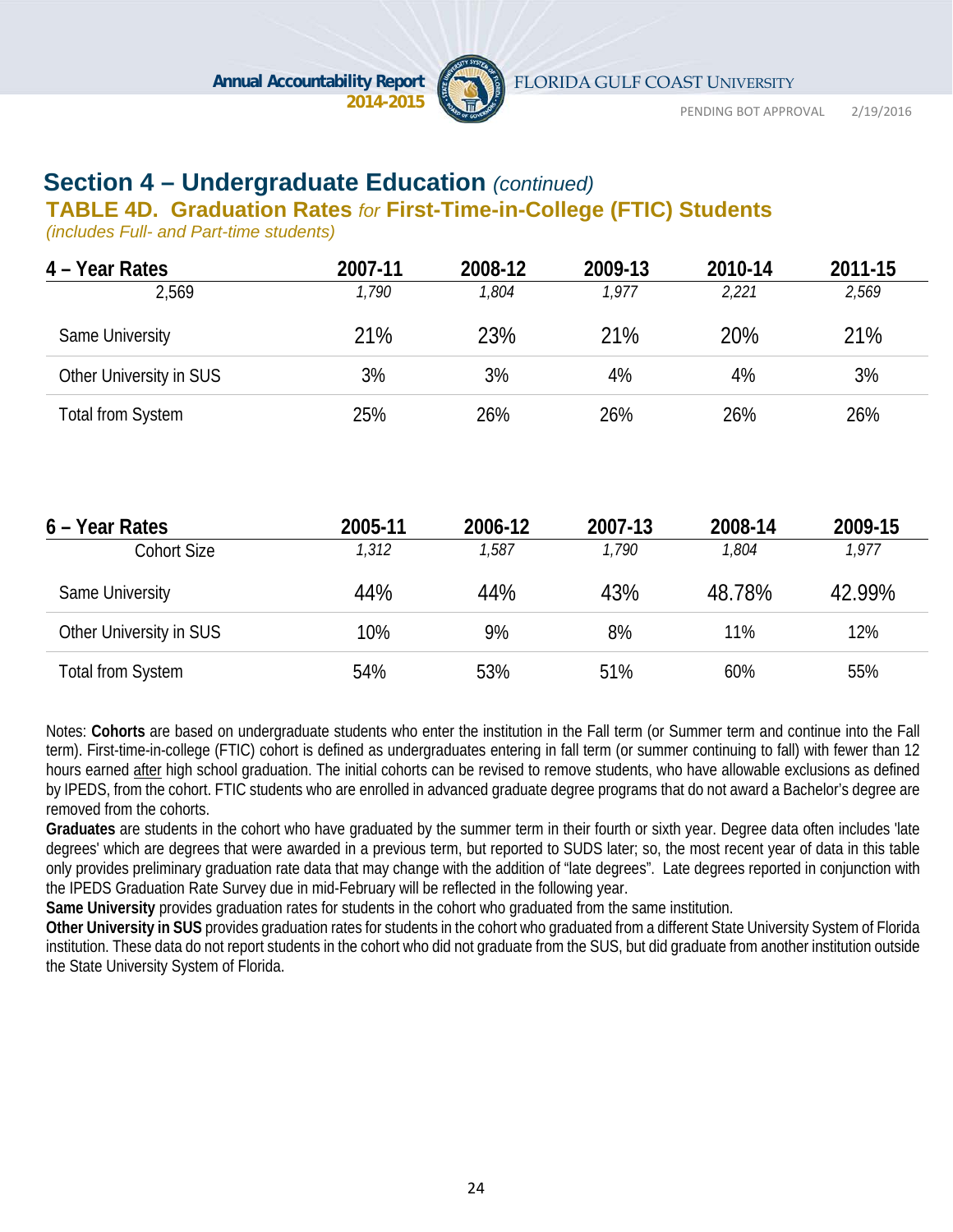

# **Section 4 – Undergraduate Education** *(continued)*

# **TABLE 4E. Graduation Rates** *for* **AA Transfer Students from Florida College System**

| Two - Year Rates   | 2009-11 | 2010-12 | 2011-13 | 2012-14 | 2013-15 |
|--------------------|---------|---------|---------|---------|---------|
| Cohort Size        | 354     | 414     | 427     | 441     | 430     |
| Same University    | 30%     | 26%     | 28%     | 24%     | 19%     |
| Four - Year Rates  | 2007-11 | 2008-12 | 2009-13 | 2010-14 | 2011-15 |
| <b>Cohort Size</b> | 331     | 309     | 354     | 414     | 427     |
| Same University    | 62%     | 63%     | 67%     | 64%     | 63%     |

Notes: AA Transfer cohort is defined as undergraduates entering in the fall term (or summer continuing to fall) and having earned an AA degree from an institution in the Florida College System. For comparability with FTIC cohorts, AA Transfer cohorts are based on undergraduate students who enter the institution in the Fall term (or Summer term and continue into the Fall term) and graduate from the same institution within two or four years.

# **TABLE 4F. Graduation Rates** *for* **Other Transfer Students**

| 5 – Year Rates  | 2006-11 | 2007-12 | 2008-13 | 2009-14 | 2010-15 |
|-----------------|---------|---------|---------|---------|---------|
| Cohort Size     | 587     | 588     | 565     | 583     | 584     |
| Same University | 54%     | 54%     | 55%     | 52%     | 51%     |

Notes: Other Transfer Students includes undergraduate students that transfer into a university who are not FTICs or AA Transfers. Cohorts are based on undergraduate students who enter the institution in the Fall term (or Summer term and continue into the Fall term) and graduate from the same institution within five years.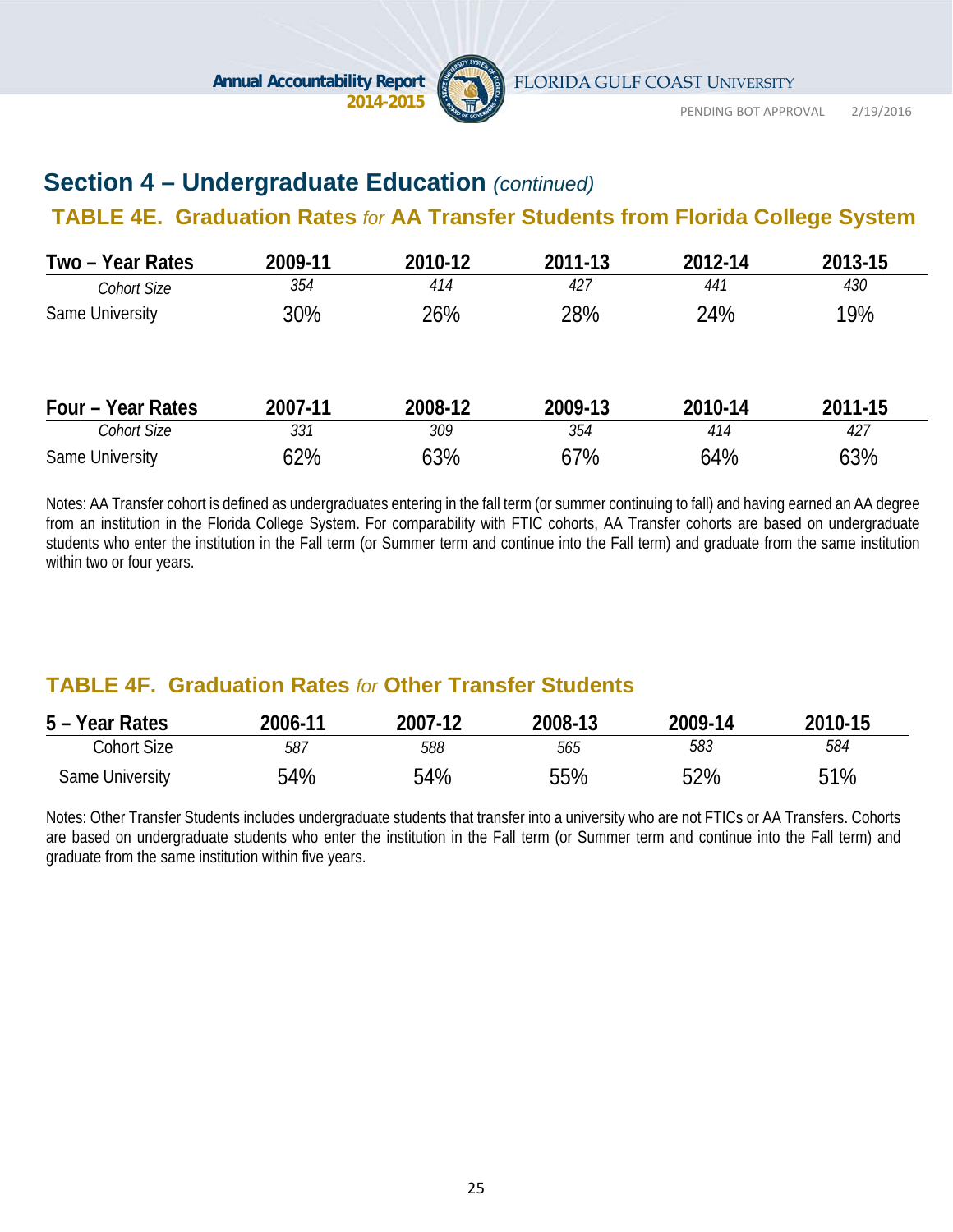

## **Section 4 – Undergraduate Education** *(continued)* **TABLE 4G. Baccalaureate Degrees Awarded**

|                     | 2010-11 | 2011-12 | 2012-13 | 2013-14 | 2014-15 |
|---------------------|---------|---------|---------|---------|---------|
| <b>First Majors</b> | 1,616   | 1.744   | 1,875   | 1,864   | 2,062   |
| Second Majors       | 32      | 53      | 44      | 45      | 84      |
| <b>TOTAL</b>        | 1,648   | 1,797   | 1,919   | 1,909   | 2,146   |

Note: This table reports the number of degrees awarded by academic year. **First Majors** include the most common scenario of one student earning one degree in one Classification of Instructional Programs (CIP) code. In those cases where a student earns a baccalaureate degree under two different degree CIPs, a distinction is made between "dual degrees" and "dual majors." Also included in first majors are "dual degrees" which are counted as separate degrees (e.g., counted twice). In these cases, both degree CIPs receive a "degree fraction" of 1.0. **Second Majors** include all dual/second majors (e.g., degree CIP receive a degree fraction that is less than 1). The calculation of degree fractions is made according to each institution's criteria. The calculation for the number of second majors rounds each degree CIP's fraction of a degree up to 1 and then sums the total. Second Majors are typically used when providing degree information by discipline/CIP, to better conveys the number of graduates who have specific skill sets associated with each discipline.

| TABLE 4H. Baccalaureate Degrees in Programs of Strategic Emphasis (PSE) |         |         |         |         |         |  |  |
|-------------------------------------------------------------------------|---------|---------|---------|---------|---------|--|--|
|                                                                         | 2010-11 | 2011-12 | 2012-13 | 2013-14 | 2014-15 |  |  |
| <b>STEM</b>                                                             | 309     | 313     | 367     | 390     | 432     |  |  |
| <b>HEALTH</b>                                                           | 130     | 147     | 161     | 182     | 229     |  |  |
| <b>GLOBALIZATION</b>                                                    | 6       | 2       | 4       | 2       | 2       |  |  |
| <b>EDUCATION</b>                                                        | 168     | 178     | 190     | 174     | 172     |  |  |
| <b>GAP ANALYSIS</b>                                                     | 132     | 122     | 119     | 114     | 125     |  |  |
| <b>SUBTOTAL</b>                                                         | 745     | 762     | 841     | 862     | 960     |  |  |
| <b>PSE PERCENT OF TOTAL</b>                                             | 45%     | 42%     | 44%     | 45.15%  | 44.73%  |  |  |

**TABLE 4H. Baccalaureate Degrees in Programs of Strategic Emphasis (PSE)** 

Notes: This is a count of baccalaureate majors for specific Programs of Strategic Emphasis, as determined by the Board of Governors staff with consultation with business and industry groups and input from universities. This is a count of baccalaureate degrees awarded within specific Programs of Strategic Emphasis, as determined by the Board of Governors staff with consultation with business and industry groups and input from universities – for more information see: http://www.flbog.edu/pressroom/strategic\_emphasis/. The Board of Governors revised the list of Programs of Strategic Emphasis in November 2013, and the new categories were applied to the historical degrees. A student who has multiple majors in the subset of targeted Classification of Instruction Program codes will be counted twice (i.e., double-majors are included).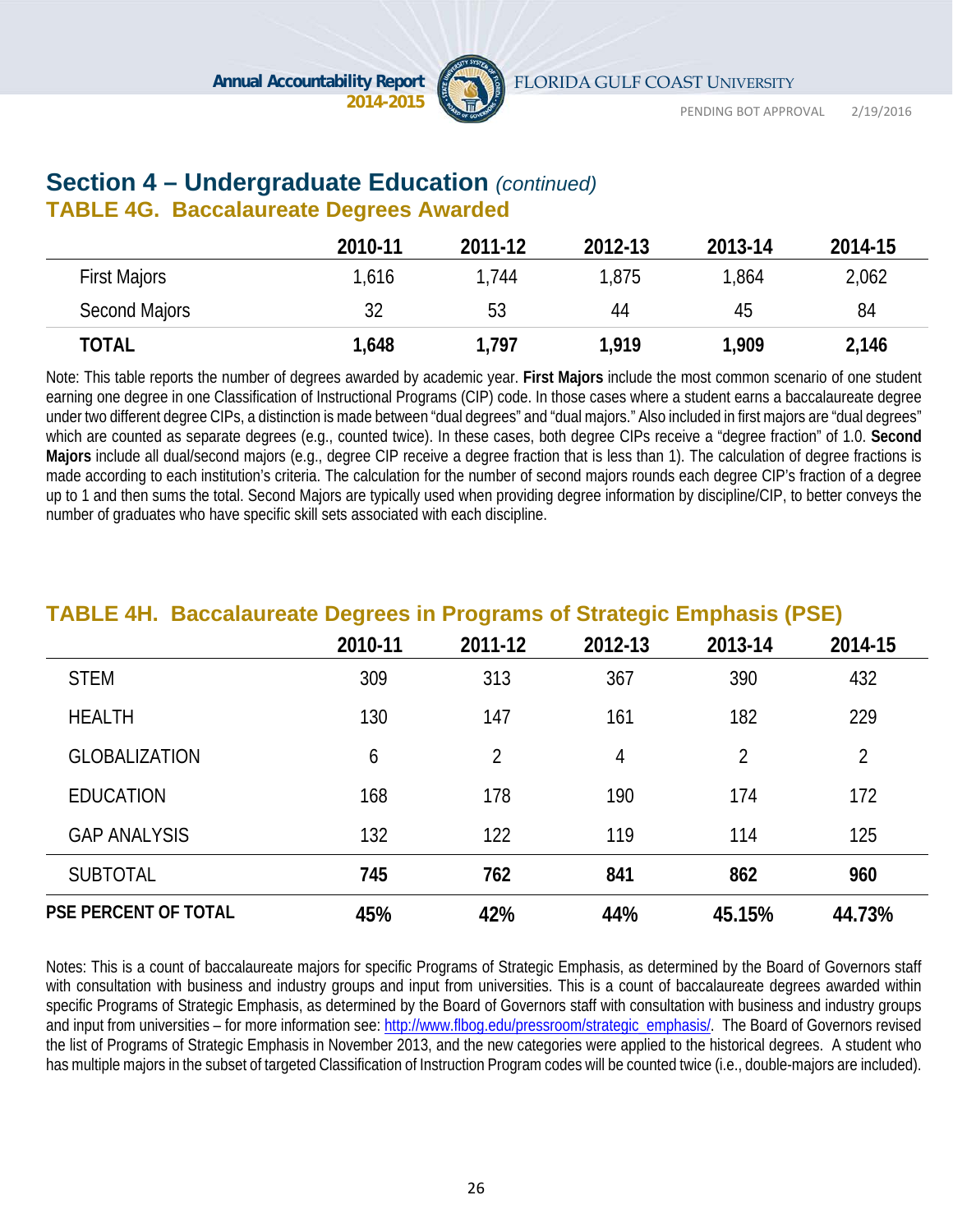

# **Section 4 – Undergraduate Education** *(continued)* **TABLE 4I. Baccalaureate Degrees Awarded to Underrepresented Groups**

|                              | 2010-11 | 2011-12 | 2012-13 | 2013-14 | 2014-15 |
|------------------------------|---------|---------|---------|---------|---------|
| <b>Non-Hispanic Black</b>    |         |         |         |         |         |
| Number of Degrees            | 76      | 79      | 118     | 114     | 131     |
| Percentage of Degrees        | 5%      | 5%      | 6%      | 6%      | 6%      |
| <b>Hispanic</b>              |         |         |         |         |         |
| Number of Degrees            | 213     | 228     | 309     | 338     | 373     |
| Percentage of Degrees        | 14%     | 13%     | 17%     | 19%     | 18%     |
| <b>Pell-Grant Recipients</b> |         |         |         |         |         |
| Number of Degrees            | 573     | 745     | 885     | 880     | 1,038   |
| Percentage of Degrees        | 36%     | 43%     | 48%     | 48%     | 51%     |

Note: **Non-Hispanic Black** and **Hispanic** do not include students classified as Non-Resident Alien or students with a missing race code. Students who earn two distinct degrees in the same term are counted twice – whether their degrees are from the same six-digit CIP code or different CIP codes. Students who earn only one degree are counted once – even if they completed multiple majors or tracks. Percentage of Degrees is based on the number of baccalaureate degrees awarded to non-Hispanic Black and Hispanic students divided by the total degrees awarded - excluding those awarded to non-resident aliens and unreported.

**Pell-Grant recipients** are defined as those students who have received a Pell grant from any SUS Institution within six years of graduation excluding those awarded to non-resident aliens, who are only eligible for Pell grants in special circumstances. Percentage of Degrees is based on the number of baccalaureate degrees awarded to Pell recipients, as shown above, divided by the total degrees awarded - excluding those awarded to non-resident aliens.

**Notes on Trends:** In 2007, the US Department of Education re-classified the taxonomy for self-reported race/ethnicity categories and allowed universities a two-year phase-in process before all institutions were required to report based on the new categories for the 2011-12 academic year. This reclassification will impact trends.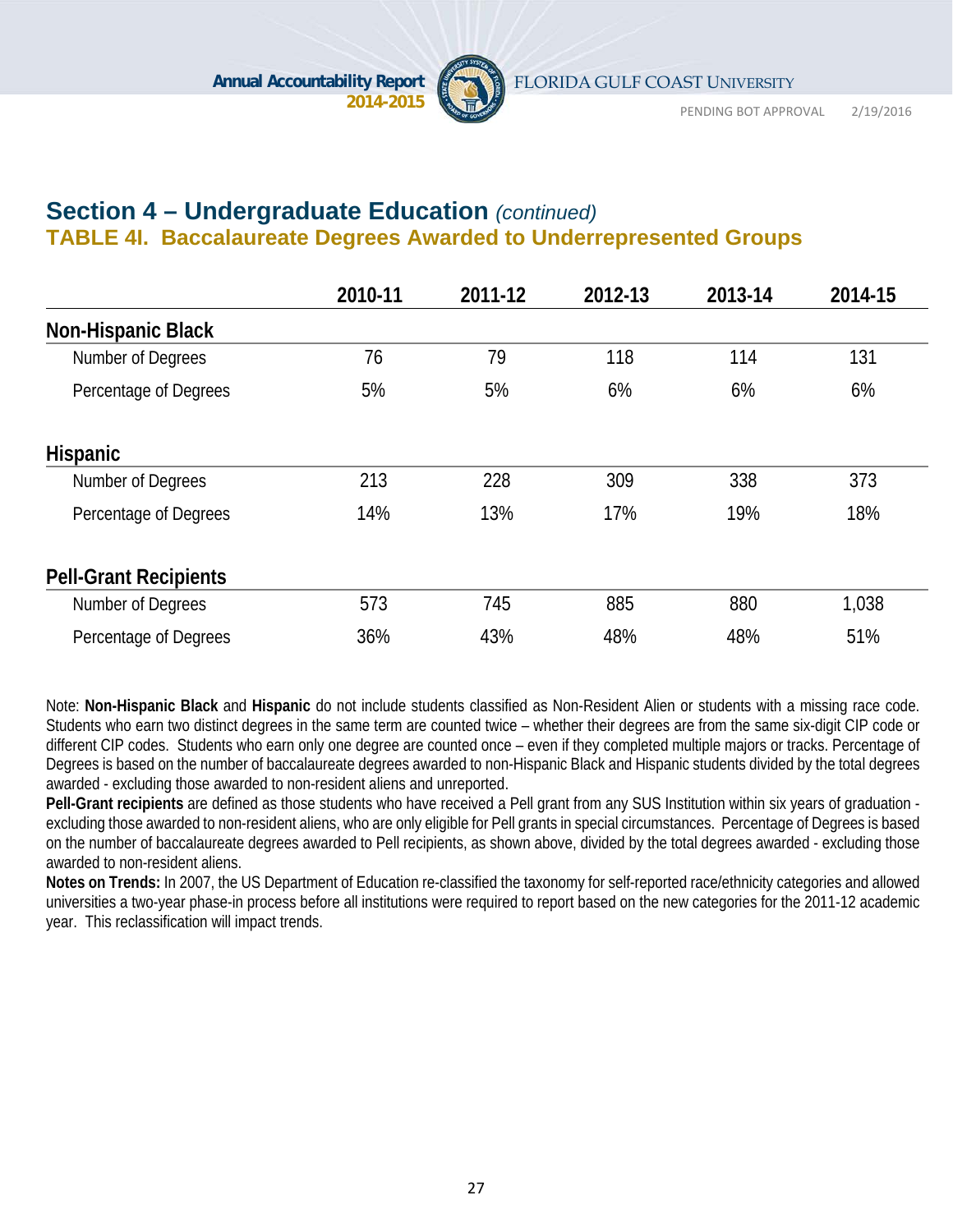

# **Section 4 – Undergraduate Education** *(continued)*  **TABLE 4J. Baccalaureate Degrees Without Excess Credit Hours**

|                        | 2010-11 | 2011-12 | $2012 - 13$ * | 2013-14 | 2014-15 |
|------------------------|---------|---------|---------------|---------|---------|
| <b>FTIC</b>            | 67%     | 67%     | 64%           | 63%     | 68%     |
| <b>AA Transfers</b>    | 74%     | 76%     | 84%           | 85%     | 89%     |
| <b>Other Transfers</b> | 63%     | 67%     | 77%           | 79%     | 82%     |
| <b>TOTAL</b>           | 68%     | 70%     | 71.93%        | 72.29%  | 75.95%  |

Notes: This table is based on statute 1009.286 (see link), and excludes certain types of student credits (e.g., accelerated mechanisms, remedial coursework, non-native credit hours that are not used toward the degree, non-native credit hours from failed, incomplete, withdrawn, or repeated courses, credit hours from internship programs, credit hours up to 10 foreign language credit hours for transfer students in Florida, and credit hours earned in military science courses that are part of the Reserve Officers' Training Corps (ROTC) program). This metric is not the same as the Excess Hours Surcharge, which has multiple cohorts with varying fee rates. This table reports the percentage of baccalaureate degrees awarded within 110% of the catalog hours required for a degree based on the Board of Governors Academic Program Inventory. This calculation is based on Hours To Degree data submitted by universities to the Board of Governors and excludes recent graduates who have already earned a baccalaureate degree. Note\*: Improvements were made to data collection process beginning with 2012-13 data to better account for high school dual enrolled credits that are exempt from the excess hour calculation.

# **TABLE 4K. Undergraduate Course Offerings**

|                                     | <b>Fall 2010</b>                                          | <b>Fall 2011</b> | <b>Fall 2012</b> | <b>Fall 2013</b> | <b>Fall 2014</b> |  |  |  |
|-------------------------------------|-----------------------------------------------------------|------------------|------------------|------------------|------------------|--|--|--|
| Number of<br><b>Course Sections</b> | 1,413                                                     | 1.216            | 1,260            | 1,269            | 1,349            |  |  |  |
|                                     | Percentage of Undergraduate Course Sections by Class Size |                  |                  |                  |                  |  |  |  |
| Fewer than 30 Students              | 54%                                                       | 56%              | 53%              | 50%              | 51%              |  |  |  |
| 30 to 49 Students                   | 34%                                                       | 31%              | 31%              | 33%              | 33%              |  |  |  |
| 50 to 99 Students                   | 10%                                                       | 12%              | 14%              | 15%              | 15%              |  |  |  |
| 100 or More Students                | 2%                                                        | $1\%$            | 2%               | 1%               | 1%               |  |  |  |

Notes: This data is based on Common Data Set (CDS) definitions. According to CDS, a "class section is an organized course offered for credit, identified by discipline and number, meeting at a stated time or times in a classroom or similar setting, and not a subsection such as a laboratory or discussion session. Undergraduate class sections are defined as any sections in which at least one degree-seeking undergraduate student is enrolled for credit. Exclude distance learning classes and noncredit classes and individual instruction such as dissertation or thesis research, music instruction, or one-to-one readings. Exclude students in independent study, co-operative programs, internships, foreign language taped tutor sessions, practicums, and all students in one-on-one classes.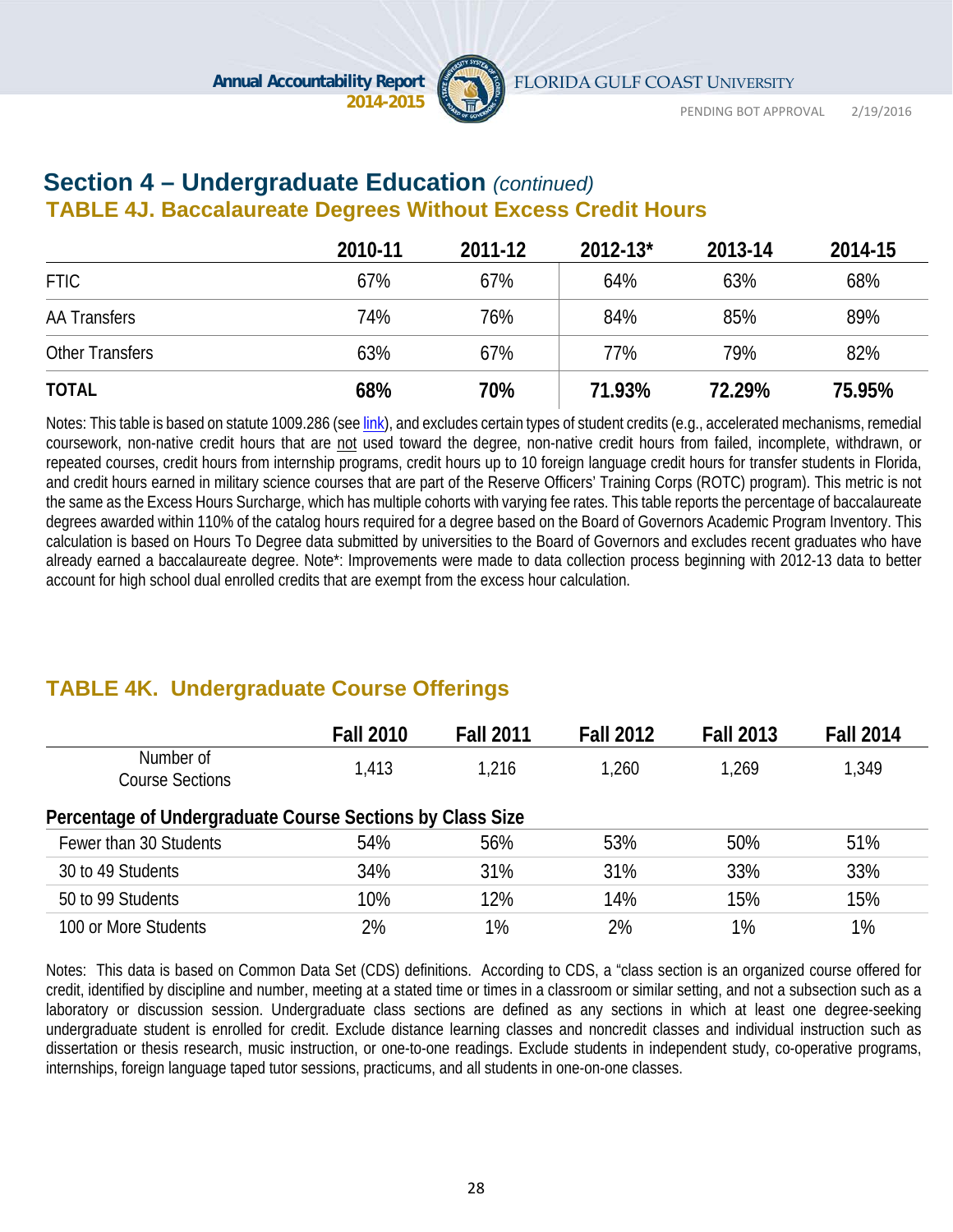

PENDING BOT APPROVAL 2/19/2016

# **Section 4 – Undergraduate Education** *(continued)*

# **TABLE 4L. Percentage of Undergraduate Credit Hours Taught by Instructor Type**

|                          | 2010-11 | 2011-12 | 2012-13 | 2013-14 | 2014-15 |
|--------------------------|---------|---------|---------|---------|---------|
| Faculty                  | 79%     | 76%     | 80%     | 79%     | 77%     |
| <b>Adjunct Faculty</b>   | 20%     | 21%     | 19%     | 17%     | 21%     |
| <b>Graduate Students</b> | 1%      | 2%      | 1%      | $1\%$   | 1%      |
| Other Instructors        | 1%      | 1%      | 0%      | $1\%$   | 1%      |

Note: The total number of undergraduate state fundable credit hours taught will be divided by the undergraduate credit hours taught by each instructor type to create a distribution of the percentage taught by each instructor type. Four instructor types are defined as faculty (pay plans 01, 02, and 22), OPS faculty (pay plan 06), graduate student instructors (pay plan 05), and others (all other pay plans). If a course has more than one instructor, then the university's reported allocation of section effort will determine the allocation of the course's total credit hours to each instructor. The definition of faculty varies for Tables 4L, 4M and 4N. For Faculty Teaching Undergraduates, the definition of faculty is based on pay plans 01, 02, and 22.

# **TABLE 4M. Student/Faculty Ratio**

|       | <b>Fall 2010</b> | <b>Fall 2011</b> | <b>Fall 2012</b> | <b>Fall 2013</b> | <b>Fall 2014</b> |
|-------|------------------|------------------|------------------|------------------|------------------|
| Ratio | ົ<br>__          | ົ<br>__          | $\sim$<br>∠J     | ົ<br>∠J          | $\sim$<br>ں ے    |

Note: This data is based on Common Data Set (CDS) definitions. This is the Fall ratio of full-time equivalent students (full-time plus 1/3 part time) to full-time equivalent instructional faculty (full time plus 1/3 part time). The ratio calculations exclude both faculty and students in standalone graduate or professional programs such as medicine, law, veterinary, dentistry, social work, business, or public health in which faculty teach virtually only graduate-level students. Undergraduate or graduate student teaching assistants are not counted as faculty.

# **TABLE 4N. Professional Licensure/Certification Exams for Undergraduates**

#### **Nursing:** *National Council Licensure Examination for Registered Nurses*

| $\tilde{\phantom{a}}$       |      | . .  |      |      |      |
|-----------------------------|------|------|------|------|------|
|                             | 2010 | 2011 | 2012 | 2013 | 2014 |
| Examinees                   | 60   | 57   | 63   | 51   | 69   |
| <b>First-time Pass Rate</b> | 82%  | 93%  | 98%  | 92%  | 96%  |
| National Benchmark          | 39%  | 89%  | 72%  | 85%  | 85%  |

Note: Pass rate for first-time examinees for the National Council Licensure Examination for Registered Nurses (NCLEX-RN) are based on the performance of graduates of baccalaureate nursing programs. National benchmark data is based on Jan-Dec NCLEX-RN results for first-time examinees from students in US-educated baccalaureate degree programs as published by the National Council of State Boards of Nursing.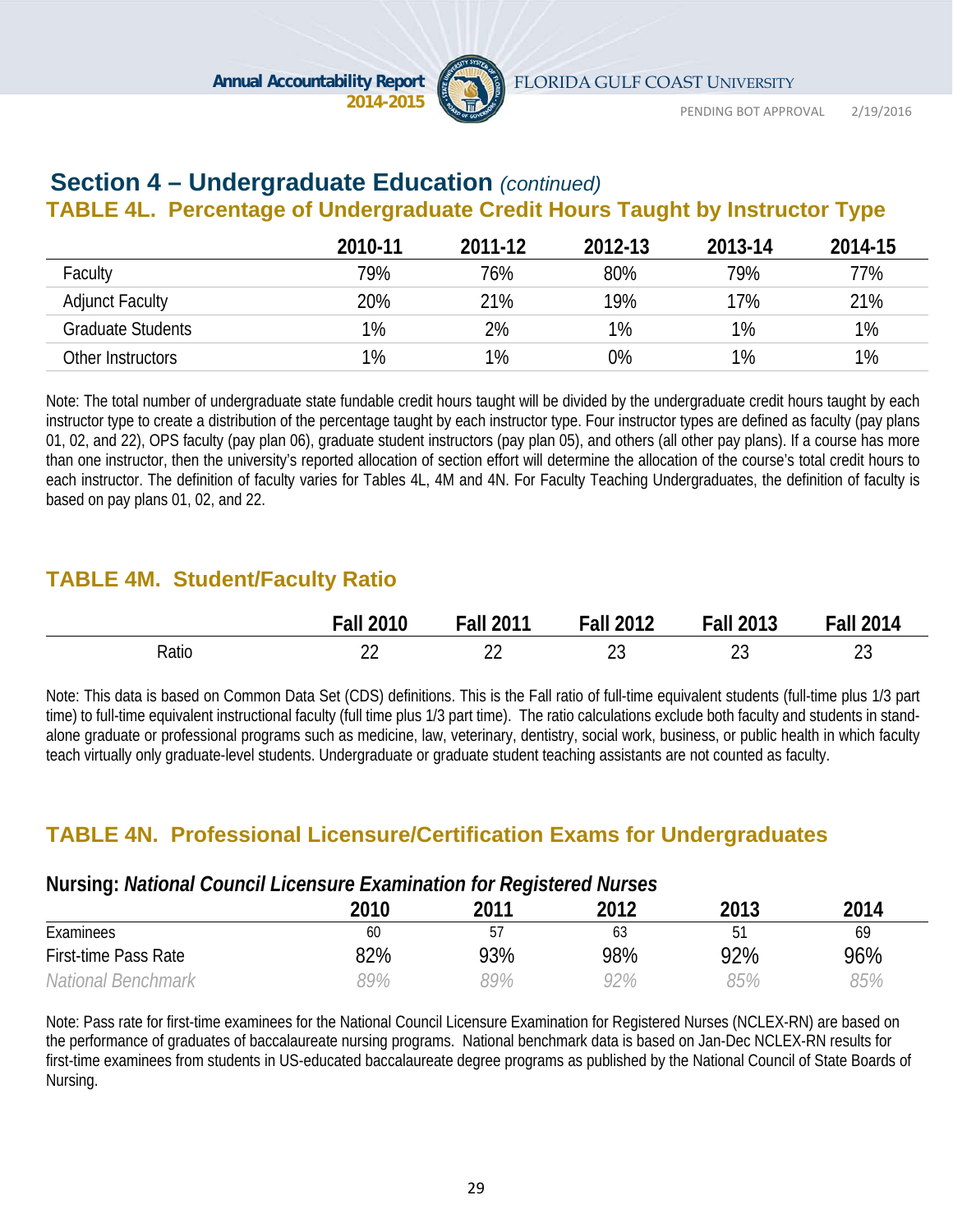

# **Section 4 – Undergraduate Education** *(continued)*

# **TABLE 4O. Post-Graduation Metrics**

#### **Percent of Bachelor's Graduates Employed Full-time or Continuing their Education, One Year After Graduation**

|                                                      | 2010-11 | 2011-12   | 2012-13   | 2013-14       |
|------------------------------------------------------|---------|-----------|-----------|---------------|
| Enrolled or Employed (Full-time)                     | 70.19%  | 72.03%    | 74.35%    | 75.65%        |
| Enrolled or Employed (Earned \$25,000+)              |         |           | 65.60%    | 64.21%        |
| Number of States included in Search<br>Percent Found | 91%     | 36<br>91% | 38<br>92% | 38<br>$9.3\%$ |

Notes: **Enrolled or Employed Full-Time** is based on the number of recent baccalaureate graduates who are either employed full-time or continuing their education within one year after graduation. Full-time employment is based on those who earned at least as much as a full-time (40hrs a week) worker making minimum wage. **Enrolled or Employed (Earning \$25,000+)** is based on the number of recent baccalaureate graduates who are either employed and earned at least \$25,000 or continuing their education within one year after graduation. The employed data includes non-Florida data that is available from the Wage Record Interchange System 2 (known as "WRIS 2") and Federal employee data that is available from the Federal Employment Data Exchange System (FEDES) initiative. Military employment data was collected by the Board of Governors staff from university staff. Due to limitations in the data, the continuing enrollment data includes any enrollment the following year regardless of whether the enrollment was post-baccalaureate or not. Percent Found refers to the percentage of graduates found in the dataset – including those that did not earn wages above the full-time threshold and those who were found outside of the one-year window.

For more information about the methodology see: http://www.flbog.edu/about/budget/performance\_funding.php.

For more information about WRIS2 see: http://www.doleta.gov/performance/wris\_2.cfm.

For more information about FEDES see: http://www.ubalt.edu/jfi/fedes/.

#### **Median Wages of Bachelor's Graduates Employed Full-time in Florida, One Year After Graduation**

|                             | 2010-11  | 2011-12  | 2012-13  | 2013-14  |
|-----------------------------|----------|----------|----------|----------|
| 5th PERCENTILE WAGE         | \$17,400 | \$18,000 | \$18,700 | \$18,700 |
| 25th PERCENTILE WAGE        | \$24,300 | \$24,800 | \$27,100 | \$26,500 |
| <b>MEDIAN WAGE</b>          | \$32,900 | \$32,900 | \$35,300 | \$35,200 |
| <b>75th PERCENTILE WAGE</b> | \$43,600 | \$41,000 | \$46,000 | \$46,000 |
| 95th PERCENTILE WAGE        | \$59,200 | \$56,000 | \$60,800 | \$62,200 |
| Percent Found               | 55%      | 55%      | 56%      | 59%      |

Notes: **Median Wage** data is based on Florida's annualized Unemployment Insurance (UI) wage data for those graduates who earned at least as much as a full-time employee making minimum wage in the fiscal quarter a full year after graduation. This UI wage data does not include individuals who are selfemployed, employed out of state, employed by the military or federal government, or those without a valid social security number. This wage data includes graduates who were both employed and enrolled. Wages rounded to nearest hundreds. **Percent Found** refers to the percentage of graduates found in the dataset – including those that did not earn wages above the full-time threshold and those who were found outside of the one-year window.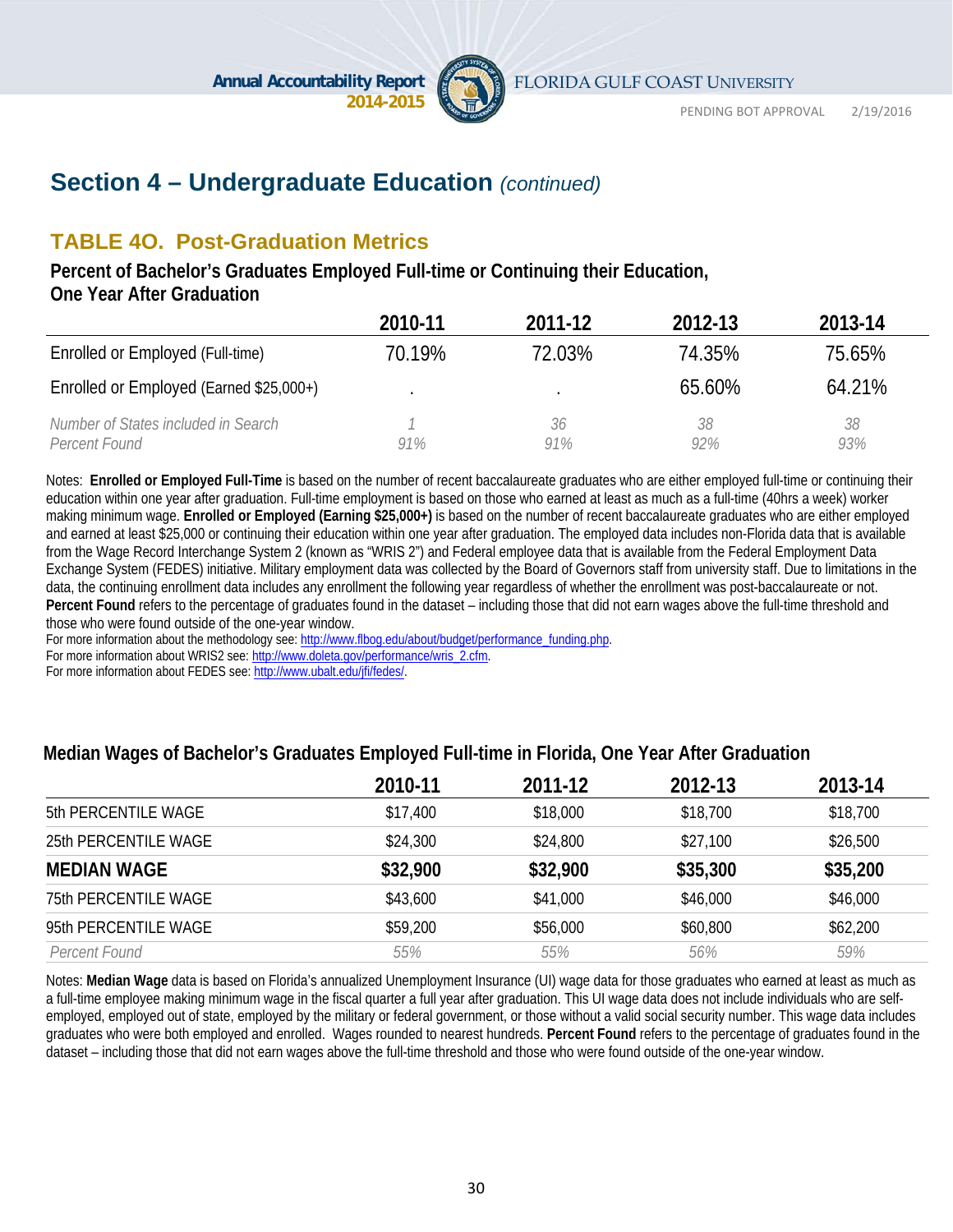

PENDING BOT APPROVAL 2/19/2016

# **Section 5 – Graduate Education TABLE 5A. Graduate Degree Program Changes in AY 2014-15**

| <b>Title of Program</b>                                | Six-digit<br>CIP<br>Code | Degree<br>Level           | Date of<br><b>UBOT</b><br>Action | <b>Starting</b><br>or Ending<br>Term | Date of<br>Board of<br>Governors<br>Action | Comments |
|--------------------------------------------------------|--------------------------|---------------------------|----------------------------------|--------------------------------------|--------------------------------------------|----------|
| <b>New Programs</b>                                    |                          |                           |                                  |                                      |                                            |          |
| <b>Nursing Practice</b>                                | 51.3818                  | Professional<br>Doctorate | 4/15/2014                        | 2016 Fall                            | 3/19/2015                                  |          |
| <b>Terminated Programs</b>                             |                          |                           |                                  |                                      |                                            |          |
| Education                                              | 13.0101                  | Specialist                | 4/21/2015                        | 2015 SPRING                          |                                            |          |
| <b>Elementary Teacher Education</b>                    | 13.1202                  | <b>Masters</b>            | 4/21/2015                        | 2015 SPRING                          |                                            |          |
| Physical Therapy                                       | 51.2308                  | <b>Masters</b>            | 4/21/2015                        | 2015 SPRING                          |                                            |          |
| <b>Geriatric Recreational Therapy</b>                  | 51.2399                  | <b>Masters</b>            | 4/21/2015                        | 2015 SPRING                          |                                            |          |
| Secondary Teacher Education                            | 13.1205                  | <b>Masters</b>            | 4/21/2015                        | 2015 SPRING                          |                                            |          |
| <b>Programs Suspended for New Enrollments</b>          |                          |                           |                                  |                                      |                                            |          |
| <b>Environmental Studies</b>                           | 03.0103                  | <b>Masters</b>            |                                  |                                      |                                            |          |
| New Programs Considered By University But Not Approved |                          |                           |                                  |                                      |                                            |          |
| <b>None</b>                                            |                          |                           |                                  |                                      |                                            |          |

Note: This table does not include new majors or concentrations added under an existing degree program CIP Code. This table reports the new and terminated program changes based on Board action dates between May 5, 2014 and May 4, 2015.

**New Programs** are proposed new degree programs that have been completely through the approval process at the university and, if appropriate, the Board of Governors. Does not include new majors or concentrations added under an existing degree program CIP Code. **Terminated Programs** are degree programs for which the entire CIP Code has been terminated and removed from the university's inventory of degree programs. Does not include majors or concentrations terminated under an existing degree program CIP Code if the code is to remain active on the academic degree inventory.

**Programs Suspended for New Enrollments** are degree programs for which enrollments have been temporarily suspended for the entire CIP Code, but the program CIP Code has not been terminated. Does not include majors or concentrations suspended under an existing degree program CIP Code if the code is to remain active on the academic degree inventory and new enrollments in any active major will be reported. Programs included in this list may have been suspended for new enrollments sometime in the past and have continued to be suspended at least one term of this academic year.

**New Programs Considered by University But Not Approved** includes any programs considered by the university board of trustees, or any committee of the board, but not approved for implementation. Also include any programs that were returned prior to board consideration by the university administration for additional development, significant revisions, or re-conceptualization; regardless of whether the proposal was eventually taken to the university board for approval. Count the returns once per program, not multiple times the proposal was returned for revisions, unless there is a total re-conceptualization that brings forward a substantially different program in a different CIP Code.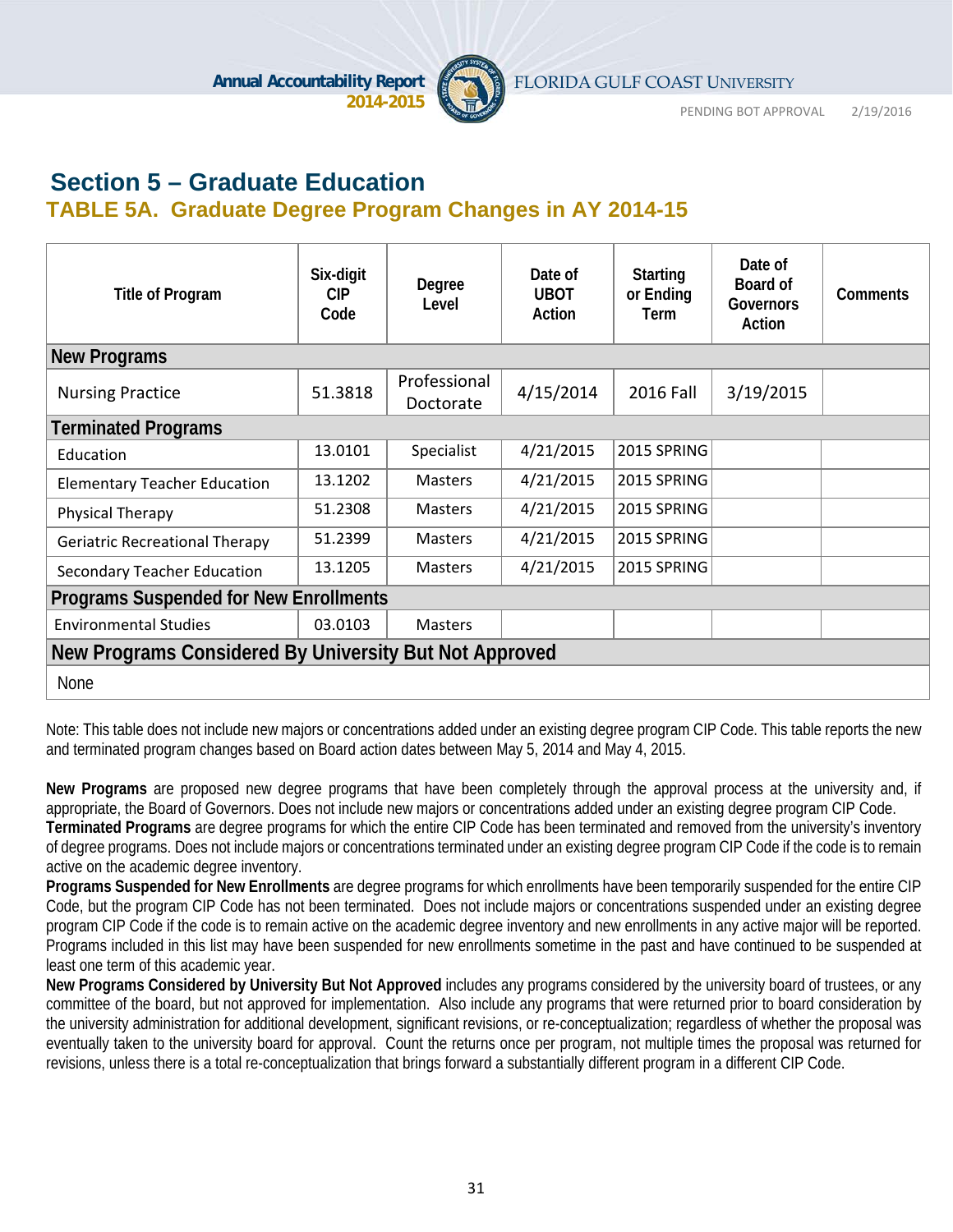

# **Section 5 – Graduate Education** *(continued)*

## **TABLE 5B. Graduate Degrees Awarded**

|                                       | 2010-11 | 2011-12 | 2012-13 | 2013-14 | 2014-15 |
|---------------------------------------|---------|---------|---------|---------|---------|
| <b>First Majors</b>                   | 360     | 409     | 397     | 385     | 368     |
| Second majors                         |         | 0       | 0       |         |         |
| <b>TOTAL</b>                          | 360     | 409     | 397     | 385     | 368     |
| Masters and Specialist (first majors) | 360     | 390     | 378     | 353     | 334     |
| Research Doctoral (first majors)      |         |         | 0       | 10      |         |
| Professional Doctoral (first majors)  |         | 19      | 19      | 22      | 30      |
| Dentistry                             |         |         |         |         |         |
| Law                                   |         |         |         |         |         |
| Medicine                              |         |         |         |         |         |
| Nursing Practice                      |         |         |         |         |         |
| Pharmacy                              |         |         |         |         |         |
| <b>Physical Therapist</b>             |         | 19      |         |         | 30      |

Note: This table reports the total number of graduate level degrees that were awarded by academic year as well as the number by level. The table provides a breakout for the Professional Doctoral degrees.

# **TABLE 5C. Graduate Degrees Awarded in Programs of Strategic Emphasis (PSE)**

|                             | 2010-11 | 2011-12 | 2012-13        | 2013-14 | 2014-15 |
|-----------------------------|---------|---------|----------------|---------|---------|
| <b>STEM</b>                 | 27      | 28      | 33             | 37      | 22      |
| <b>HEALTH</b>               | 83      | 87      | 91             | 93      | 104     |
| <b>GLOBALIZATION</b>        | 0       | 0       | $\overline{0}$ | 0       | 0       |
| <b>EDUCATION</b>            | 103     | 62      | 100            | 81      | 58      |
| <b>GAP ANALYSIS</b>         | 28      | 33      | 31             | 23      | 20      |
| <b>SUBTOTAL</b>             | 241     | 210     | 255            | 234     | 204     |
| <b>PSE PERCENT OF TOTAL</b> | 59%     | 53%     | 66%            | 63.59%  | 60.18%  |

Notes: This is a count of graduate degrees awarded within specific Areas of Strategic Emphasis, as determined by the Board of Governors staff with consultation with business and industry groups and input from universities. This is a count of graduate degrees awarded within specific Programs of Strategic Emphasis, as determined by the Board of Governors staff with consultation with business and industry groups and input from universities – for more information see: http://www.flbog.edu/pressroom/strategic\_emphasis/. The Board of Governors revised the list of Programs of Strategic Emphasis in November 2013, and the new categories were applied to the historical degrees. A student who has multiple majors in the subset of targeted Classification of Instruction Program codes will be counted twice (i.e., doublemajors are included). Note: The denominator used in the percentage includes second majors.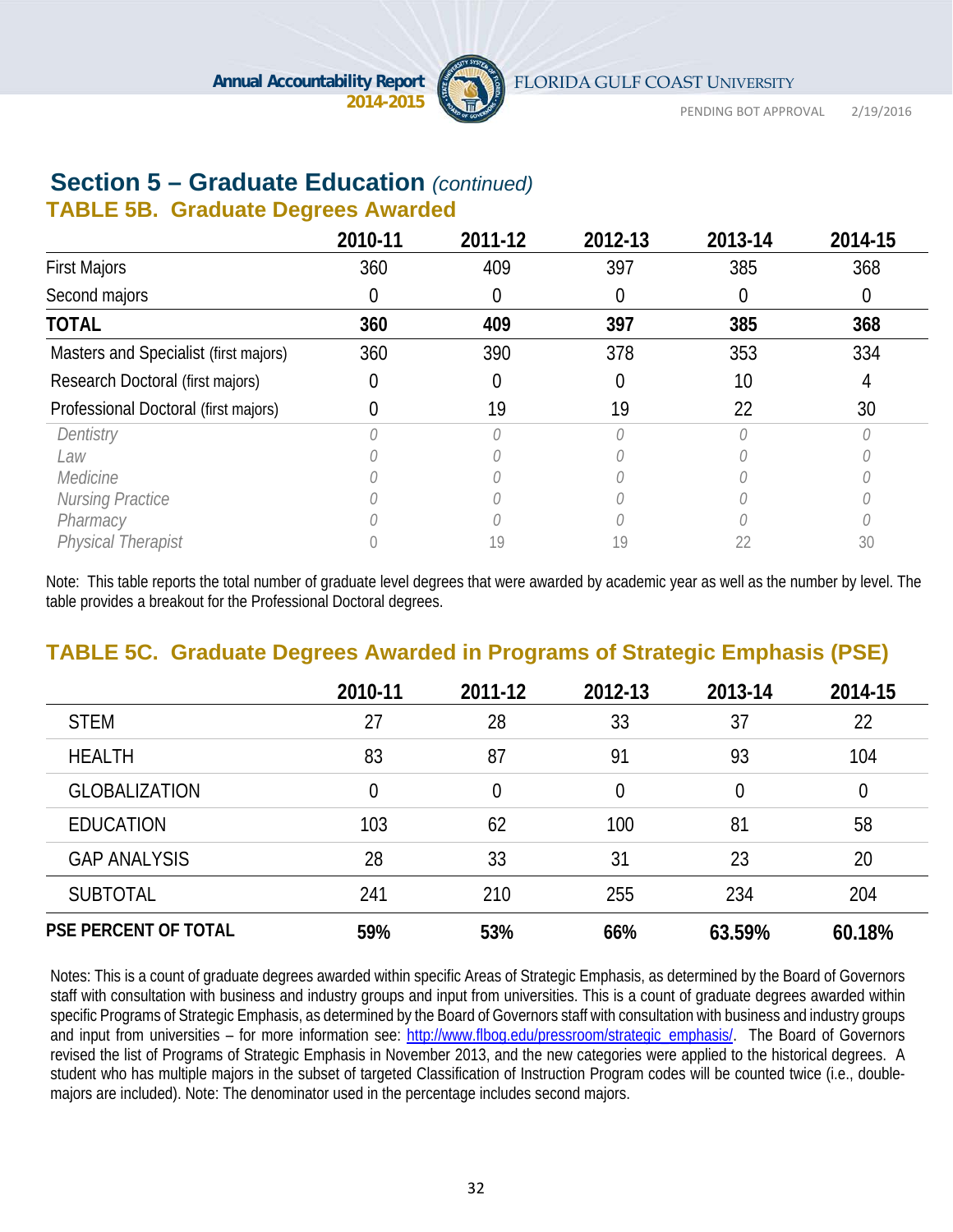

## **Section 5 – Graduate Education** *(continued)*  **TABLE 5D. Professional Licensure Exams for Graduate Programs**

# **Physical Therapy:** *National Physical Therapy Examinations*

|                             | 2008-10 | 2009-11 | 2010-12 | 2011-13 | 2012-14 |
|-----------------------------|---------|---------|---------|---------|---------|
| Examinees                   | 40      | 49      | 58      | ხა      | 70      |
| <b>First-time Pass Rate</b> | 73%     | 76%     | 85%     | 92%     | 96%     |
| National Benchmark          | 97%     | 89%     | 39%     | 90%     | 90%     |

# **Occupational Therapy:** *National Board for Certification in Occupational Therapy Exam*

|                          | 2010 | 2011 | 2012                      | 2013 | 2014 |
|--------------------------|------|------|---------------------------|------|------|
| Examinees                |      | 25   | $\mathcal{L}$<br><u>.</u> | 28   | 32   |
| 'New Graduate' Pass Rate | 87%  | 96%  | 74%                       | 96%  | 100% |
| <i>System Average</i>    |      |      |                           | 96%  | 97%  |

Note: Three-year average pass rates for first-time examinees on the National Physical Therapy Examinations are reported, rather than annual averages, because of the relatively small cohort sizes. Due to changes in accreditation policy, the National Board for Certification in Occupational Therapy (NBCOT) examinations no longer report first-time pass rates. The reported pass rates are now 'New Graduates' pass rates and represent the ultimate pass rate, or the percentage of students who passed regardless of how many times the exam was taken. The Occupational Therapy exam is a national standardized examination – not a licensure examination. Students who wish to practice in Florida must also take a licensure exam.